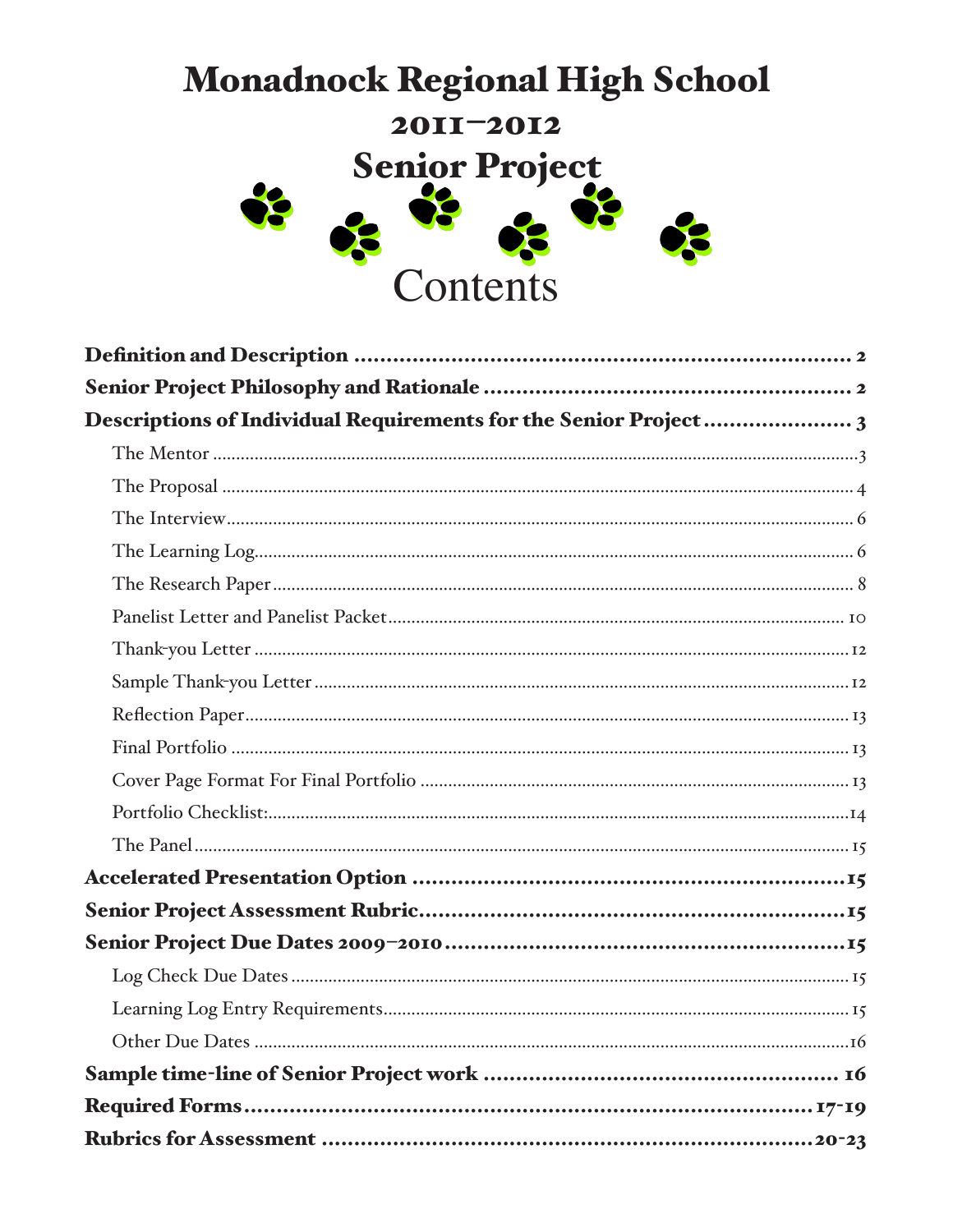# **Monadnock Regional High School Senior Project**

# **Definition and Description**

The Senior Project is a performance-based exit requirement at Monadnock Regional High School. It consists of multiple requirements, ending in a presentation to an outside panel that will determine if credit is earned. In addition, the Senior Project Class Presentation and Final **Portfolio** will take the place of the English final exam.

The purpose of the Senior Project is to provide every student with the opportunity to explore and experience interdisciplinary topics of his or her choice. It is also intended to demonstrate competency in the skills the Monadnock School District intends to instill in all students, and serves as a culmination of a student's highschool experience. Therefore, there must be a career or community service connection, and the student must demonstrate knowledge and public presentation skills that have been acquired through twelve years of schooling in the Monadnock School District.

In order to be successful, there are several required steps. Students must:

I) Choose a topic

 $\mathbf{I}$ 

2) Enlist the aide of an expert in the field of study who will serve as mentor. A Mentor Agreement Letter must be completed and saved in the Final Portfolio.

3) Complete an interview with the **Mentor** which will be documented in the **Final Portfolio**. 4) Develop and implement a plan that draws upon knowledge from varied courses of study, and complete research to find solutions to problems relating to the project. This research will be documented in a **Research Paper** which will be included in the **Final Portfolio**.

 $\zeta$ ) Successfully log and maintain all records, research, and material in a **Final Portfolio**.

6) Complete the project as designed and approved.<sup>1</sup>

7) Successfully pass in the Final Portfolio to secure a presentation night with the final panel. Write an Introductory Letter to the Senior Project Panel.

8) Present their Senior Project to their English class.

9) Successfully present their Senior Project, together with their Final Portfolio, to the Senior Project Panel.

10) Write a Thank-You Letter to the members of the Senior Project Panel and Mentor.

# **Senior Project Philosophy and Rationale**

The Mission Statement of Monadnock Regional High School is:

The community of Monadnock Regional High School is dedicated to engaging all students in personal, civic, and academic growth.

The Senior Project is designed to demonstrate all of the skills and abilities expected from a graduate of high school, and to provide a culminating assessment of student growth. The Senior Project unites and engages all students in the senior class in a common assignment that allows each individual to develop and meet his or her individual goals while exploring future career possibilities and participating in work that helps the local and global communities.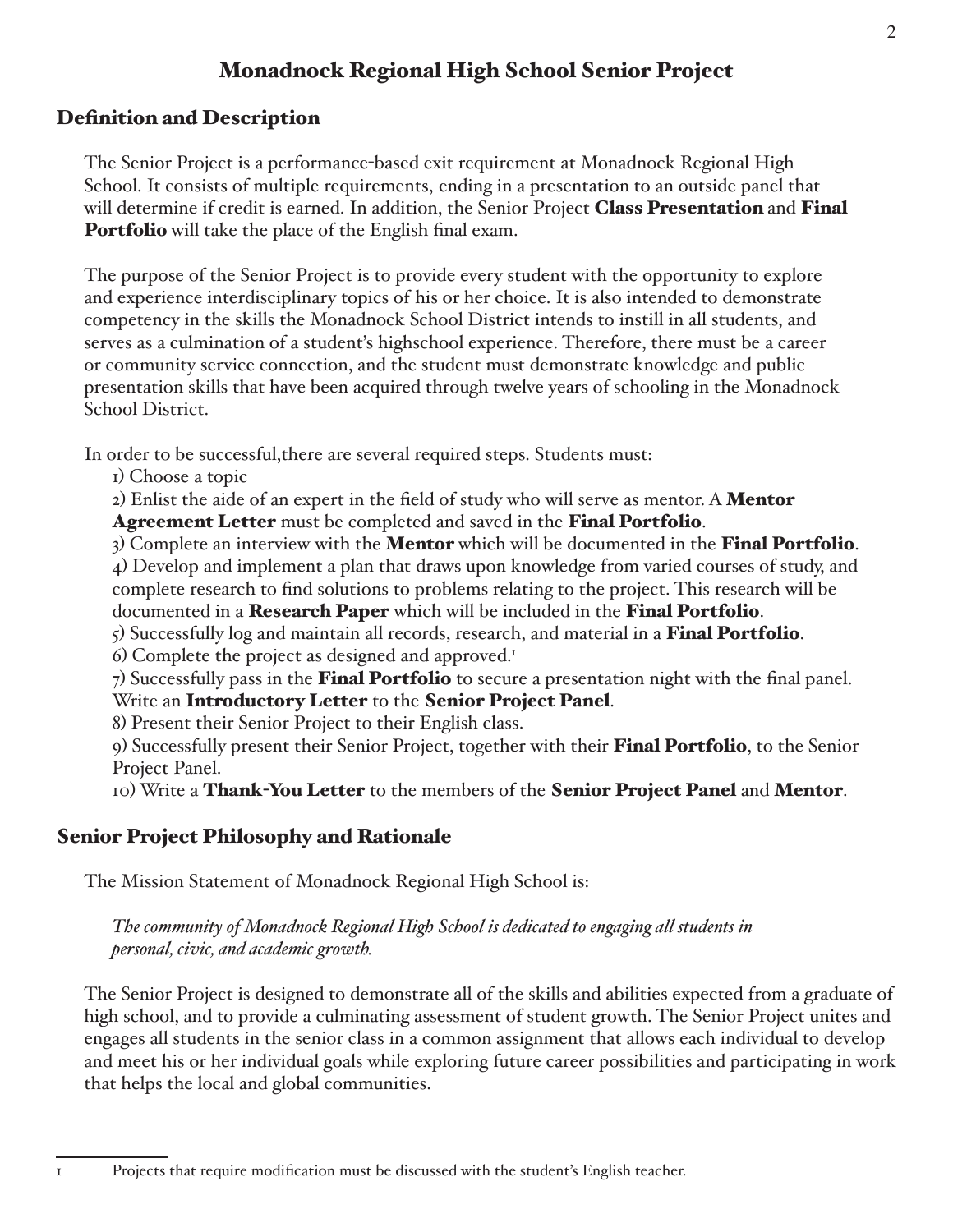# **Descriptions of Individual Requirements for the Senior Project**

# The Mentor

The Mentor is any individual who has expertise in the area of the Senior Project. The mentor will guide them, suggest resources, (especially reading material) participate in an interview designed to provide an overview of the subject area, help solve problems, and supervise the student's progress. The mentor may be any adult who can guide the student responsibly; often parents and teachers are very successful mentors.

Your Mentor will:

I) Help define the Senior Project focus.

2) Help define and accomplish reasonable goals.

3) Provide a minimum of 3 hours of real life observation time (this must be time actually spent by the you observing *active* processes, not reading, viewing, or other similar activities).

4) Suggest resources (relevant books, articles or manuals) and methods to the student.

 $\zeta$ ) Be aware of the progress the student is making and be prepared to help through any problems that are encountered.

6) Participate in an interview, and fill out and sign the Interview Evaluation form.

7) Verify that the project has been completed/attempted and represents learning goals, quest for quality, acceptable performance and meets or exceeds the time requirement (minimum  $45$  hours) 8) Fill out and sign a Mentor Agreement form.

9) Fill out and sign an Interview Assessment form.

IO) Fill out and sign a Mentor Assessment form.

II) Read and sign learning log entries (minimum 16 entries) and initial clock hours form to verify the process, progress, and time spent on the project.

12) Participate as an assessing member of the **Senior Project Panel** in June.

# **Mentor Meeting**

Mentors are invited, and encouraged to attend, a luncheon at Monadnock Regional High School on October 6 from 11:00-12:30. Specific information about their role in the senior project, as well as an oppurtuninity to meet the English teachers who will be working with the students, will be provided. Students should encourage their mentor to attend and are responsible for delivering the letter of invitation they will receive from their English teacher.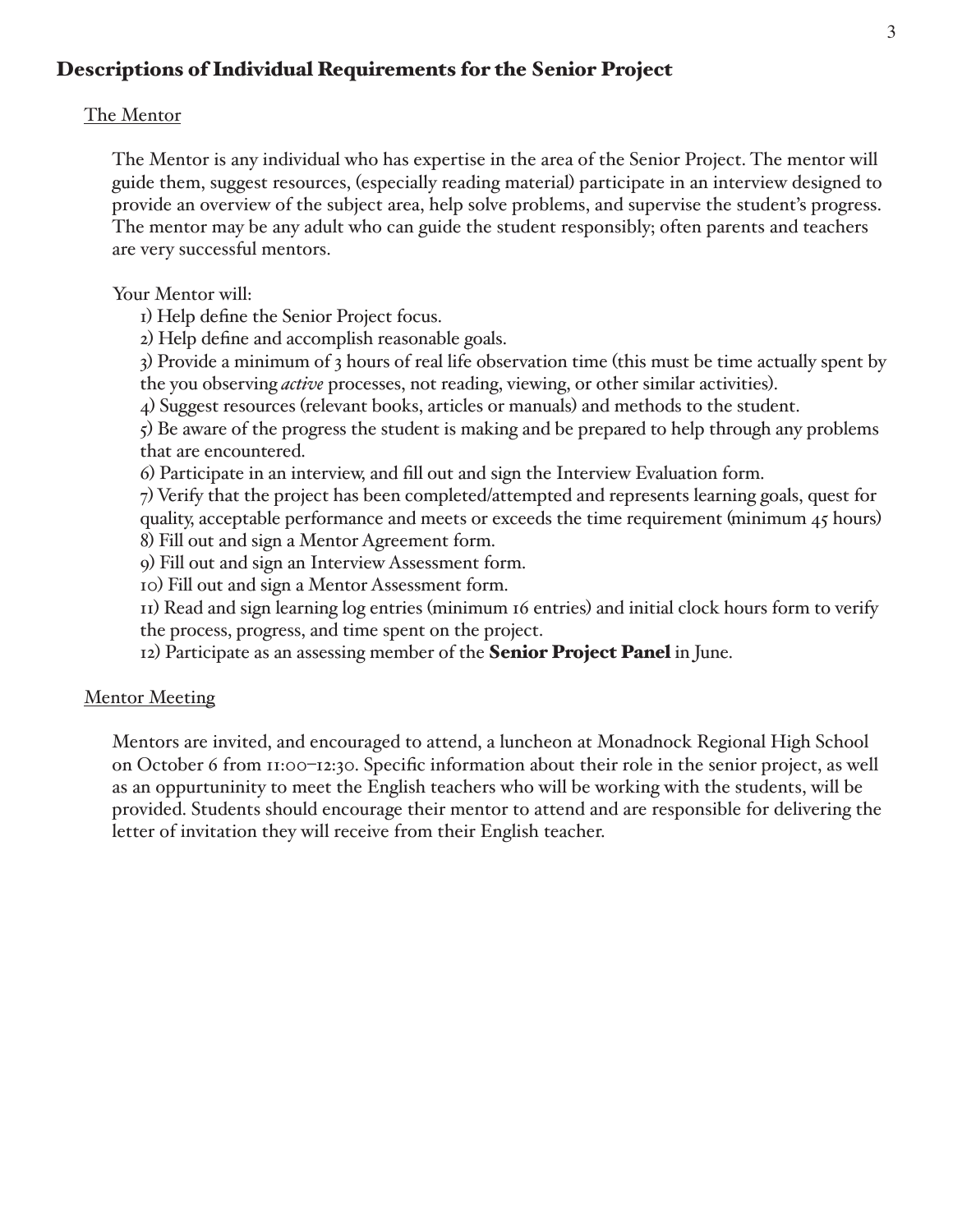#### The Proposal

The **Proposal** is the plan created in conjunction with the **Mentor** to accomplish the Senior Project. The proposal is due at the end of September and must be approved by the senior English teacher before work on the project begins. The proposal must take the form of a letter, and explain the work that will be done, the learning that will occur, a description of the work, and an idea of what the Final Presentation will look like.

**Sample Senior Project Proposal Outline** 

- I. **Statement of Intent**
- II. Questions
- $III.$ Knowledge
	- a. Prior
	- b. Outside Sources
	- c. Research
	- d. Mentor
- Time Commitment IV.
	- a. Learning
	- b. Final Presentation
- V. **Final Presentation Plan**
- VI. Conclusion (Why should we consider the proposal?)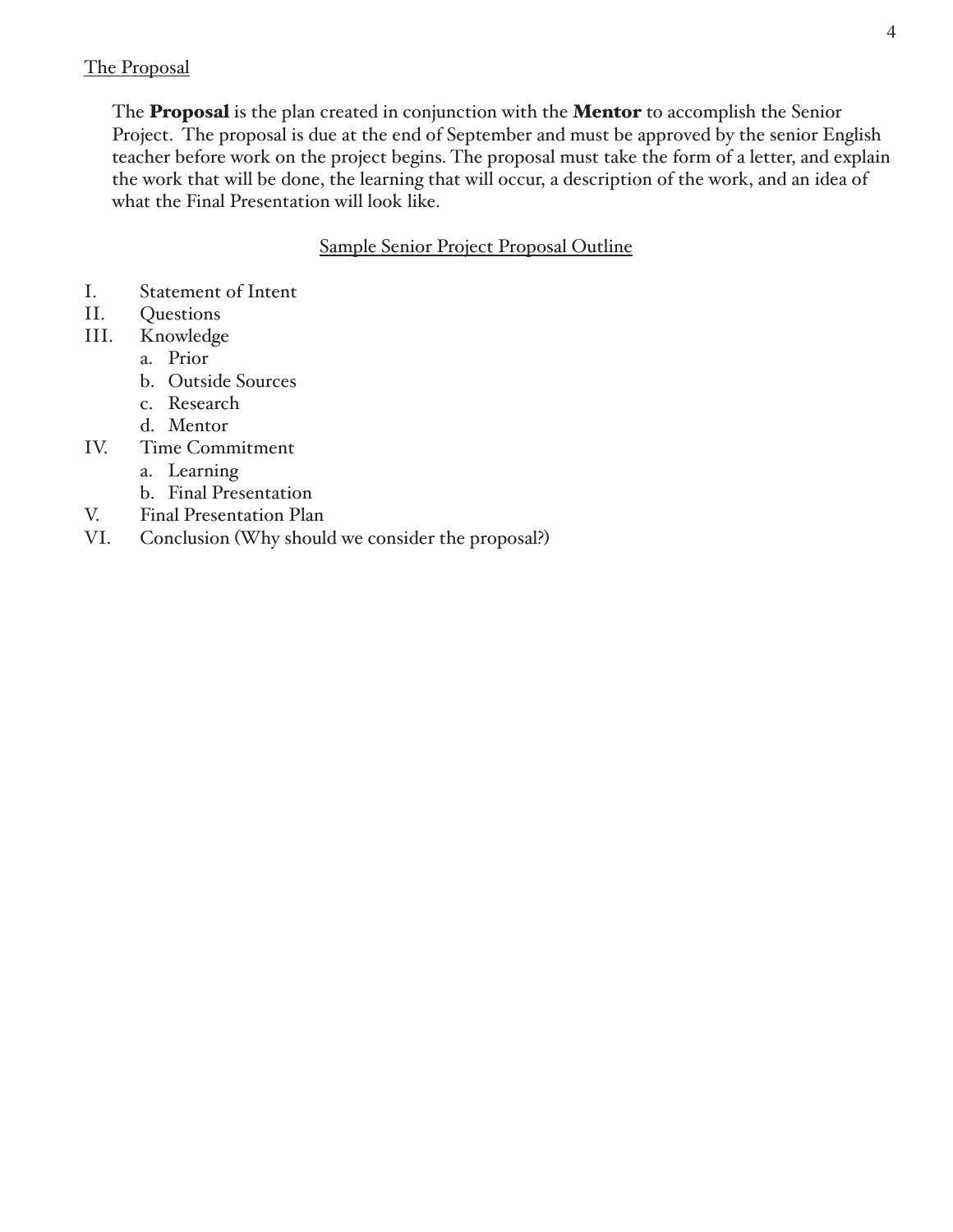| September 30, 2011             | This is the date the<br>assignment is due |
|--------------------------------|-------------------------------------------|
| Sample English Teacher         | This header can be copied.                |
| Monadnock Regional High School | although be careful to                    |
| 580 Old Homestead Highway      | put in the name of your                   |
| Swanzey, New Hampshire, 03446  | English teacher.                          |

Dear Ms./Mr./Mrs. Teacher:

I have chosen to explore the topic of children and their disabilities. I am interested in this topic for several reasons. Next year, I hope to study elementary education and possibly special education at Keene State College. I also know, because of a personal connections, that being disabled can create a variety of problems for a young child. I am aware of this problem because my cousin has been deaf since birth. I have several questions that I would like my research to answer. First, I would like to know what problems children with disabilities face. I would also like to know how they overcome these difficulties. I hope to take this information and use it as background for a children's book that would be appropriate for grades 1-3.

In order to write this book, I will need to know how to write for children and know more about disabilities and their impact on the very young. I have also found several books that would help me. The books are I Have a Sister—My Sister is Deaf by Jeanne Whitehouse Peterson, The Way to Write for Children by Joan Aiken, Writing Books for Children, by Jane Yolen and Language Instruction for Students with Disabilities by Edward A. Polloway.

Jill Booker, an elementary school special education teacher, has agreed to be my mentor. I have arranged to shadow Ms. Booker as she works with her students. I plan to interview her and a few of her students to get a better idea of what disability I want to focus on.

Although I haven't really decided what my presentation will be in the spring, I think I would like to have the opportunity to read my book to a local elementary school class. Perhaps I could videotape that experience and discuss the outcomes when I present.

I hope you will consider my proposal. I feel that it is important for children with disabilities to see themselves positively and know they are not alone in their struggles. I feel that through my research I will develop an understanding and a depth of knowledge that will enable me to accomplish my goal.

Sincerely,<br>Student Signature Sincerely,

Parent / Guardian Signature

Don't forget the colon in the salutation, and the correct form of address.

#### **General Notes**

The letter should be single-spaced and should be at least one page long.

It is important to identify resources, and the knowledge and skills that should be developed. What will the student be able to do at the end of the project that they cannot do right now?

There should be some sort of sketch provided of what the senior project, and the presentation, will look like.

Sign the letter after the closing, and make sure that your name is in print beneath your signature. Blue ink is preferable. when signing your name.

A parent or guardian must sign your proposal. The **English Department needs** to know that the student has support from home with this particular topic.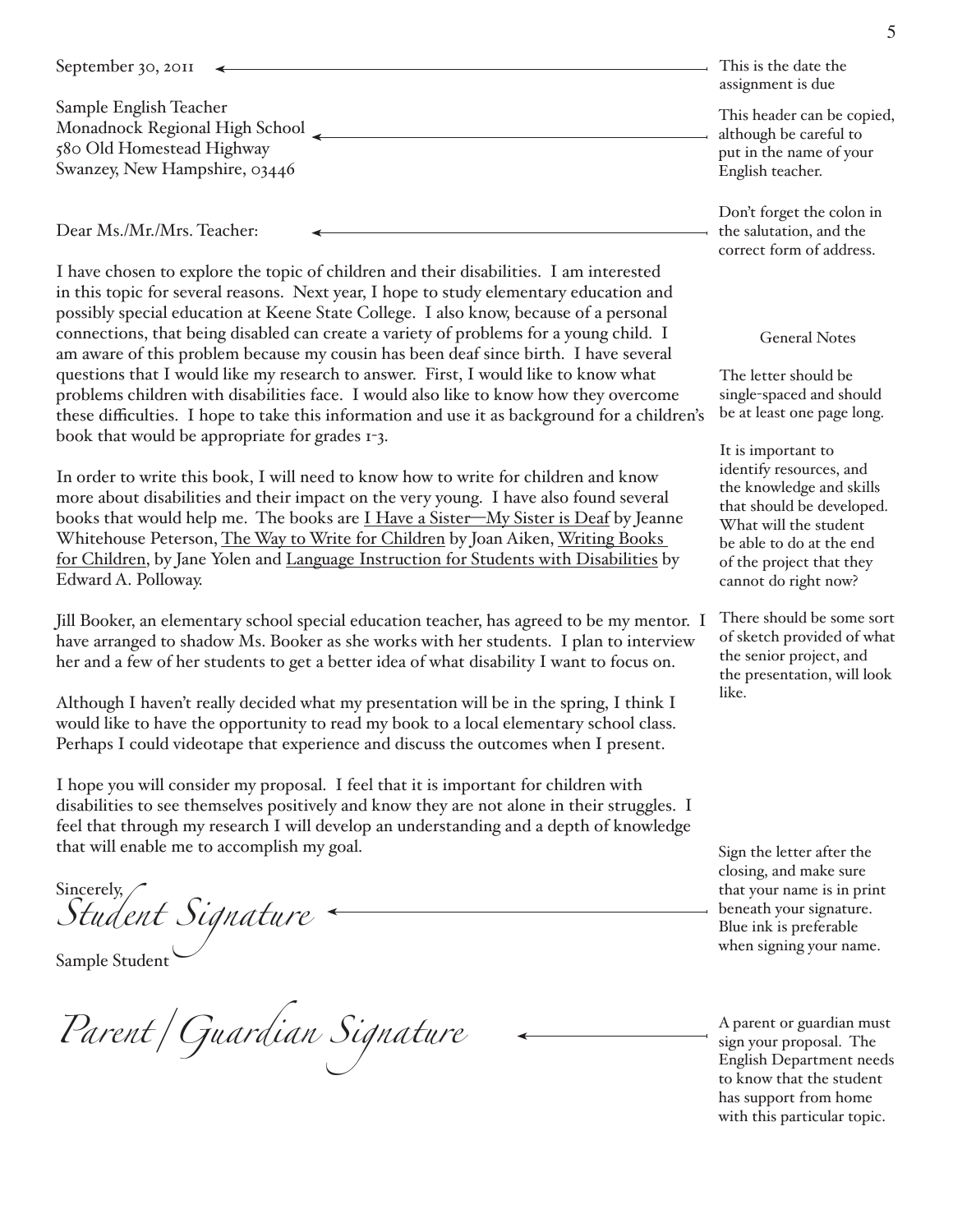#### The Interview

The purpose of interviewing the mentor is for the student to gain a clearer picture of his or her experience in the field the student is exploring.

Before the student conducts the interview, there should be at least five questions prepared. The interview should take at least 20 minutes and may be done in person or over the phone. The questions that are asked, as well as the notes that the student takes to record the mentor's responses should become part of Final Portfolio. The student must also turn in a typed paper, including the interview questions and the responses, to his or her English teacher on the assigned due date.

# The Learning Log

An extremely important part of the Senior Project is the learning log. Learning logs represent a special kind of journal keeping in which the student will record what is going on with the project. The personalized tracking of the student's involvement in this experience should not only encourage active learning, but also help students reflect on the process. Students should actively reflect on their progress and what has been learned, as well as make connections and comment on the value of their discoveries.

The learning log must be part of a three ring binder, and all learning logs must be part of the **Final Portfolio**. Students should have a minimum of 16 entries and 45 hours accounted for in the learning log. The mentor will need to sign each entry to verify the time spent and initial them for the hours that have been spent. The learning logs will need to be turned in to the English teacher once a month from November to April. The due dates are below.

The learning log is the primary way of tracking a student's growth in understanding and their ability to reflect, grow, and learn from the work he or she is performing. They are a vital and important part of the senior project, and must meet certain key requirements:

I) Be typed, and at least 300 words in length (roughly  $1/2$ —2 pages double-spaced) 2) Follow all MLA guidelines in terms of formatting and contain elements of good written communication.

3) They should review prior experiences

4) Connect current work to the prior experiences (what was done this time, and how does it relate to previous work)

- 5) Discuss problems or challenges faced in the work (see sample questions)
- 6) Clearly describe new learning, realizations, or thoughts.
- 7) Explain and describe next steps and plans for the future and why this is necessary.

# The Learning Log Sample Questions

Learning log entries should include writing on any of the following:

- I) What did I learn today?
- 2) What confused me?
- 3) What questions do I have now?
- 4) How will I use this new information?
- 5) How will this information help me to reach my goal?
- 6) What do I need help with now?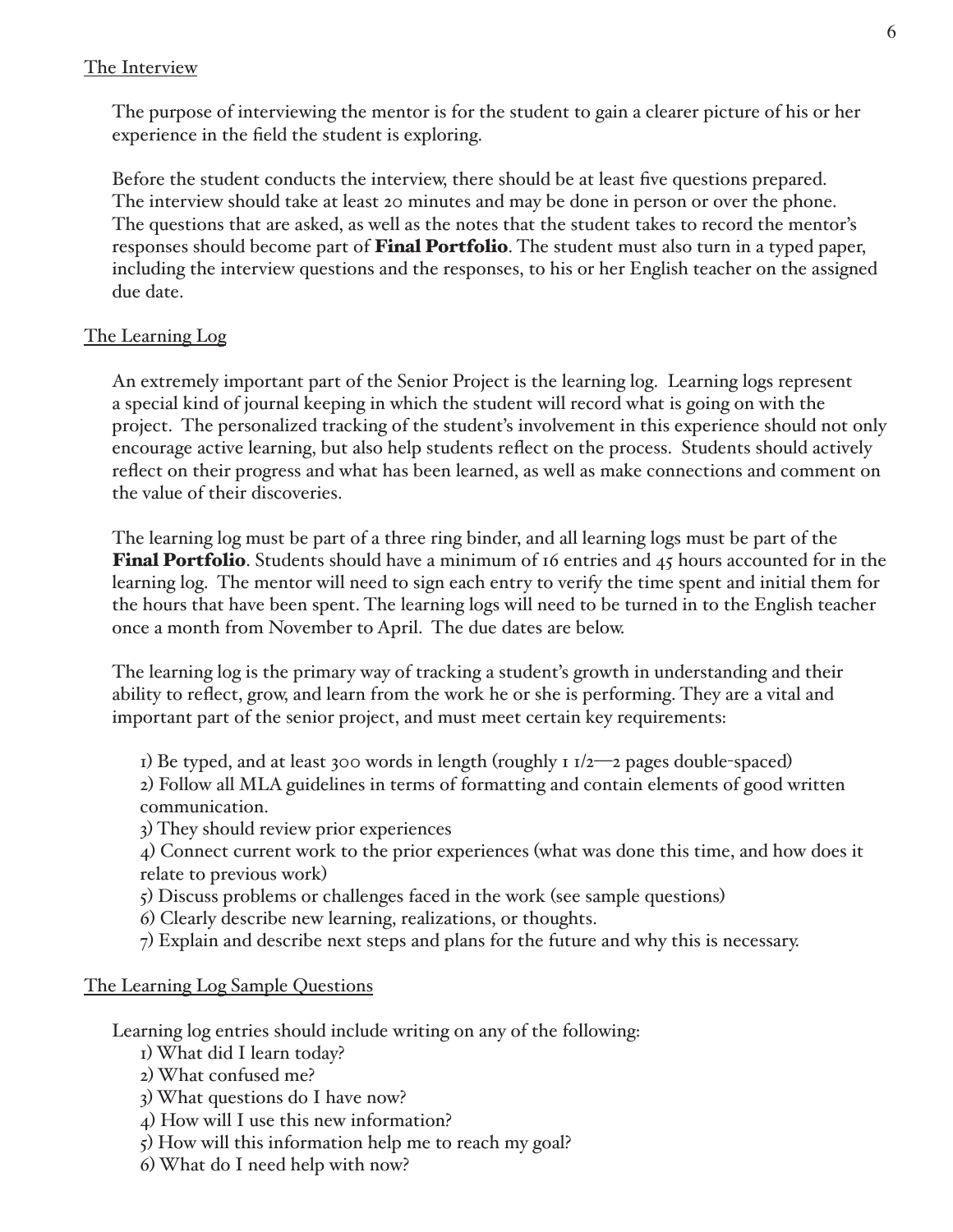7) What logistical problems need solving? 8) How am I working with my mentor? What questions do I have for him/her? 9) What do I do next? Goals-short term, long term? IO) Assess the quality of the student's work

#### Due Dates

Thursday, October 20 Thursday, December 15 Thursday, February 16 Thursday, April 12

Thursday, November 17 Thursday, January 12 Thursday, March 15

Sample Learning Log Entry

Learning Log Entry  $\#_3$ October 20, 2011 Time Spent: 30 min. Total Time: 6 hrs. Mentor Signature: Ms. Booker

Today I went across the street to Mt. Caesar Elementary School to shadow Ms. Booker. I've been doing this for several weeks, and haven't been able to really work with the students much. I've been observing much more and noting the way that Ms. Booker interacts with the students.

When I got there, Ms. Booker was reading to four third graders. She was asking the student to repeat some of the words after she said them. One little girl, Caitlin, has a pretty severe language delay. It's really hard to understand her, but she tries so hard. I've been reading the books that Ms. Booker gave to me about students with disabilities, and I'm worried that this will also effect her social as well as reading development. I'm planning on asking Ms. Booker about this when I meet with her this afternoon to check in on the project.

After I watched for a few minutes, Ms. Booker said it was time to try to write some letters. She asked me to help one student. This was new for me, and I was really excited as well as a little nervous. His name is Ethan, and he's a sweetheart. I really like working with him. His hand was shaking as he tried to make an O. I held onto his hand and pencil and helped guide it into the circle. He looked so proud of himself when he finished. And that really made me happy.

Not only does this reinforce my desire to be a teacher when I leave school, but it was also a perfect example of "risk, comfort, and danger" zones from some of my reading. Students can do more than they can on their own if they just have a little help, and this realization that the teacher is there not to do it for them but to help them do more on their own was a bit like a light bulb going off.

Ms. Booker gave me a couple of articles to read on fine motor skills. I'm looking forward to reading them. I am thinking of basing my book on some of the children (without using their names) in Ms. Booker's class. I know I need to read the articles she gave me so that I can be ready to help the student with writing if I get a chance to do so again, and I need to make sure that I ask about social developent with the student with speech impediments. I really want to know how I can help so that the student can be successful, which is the whole point of what I want to do.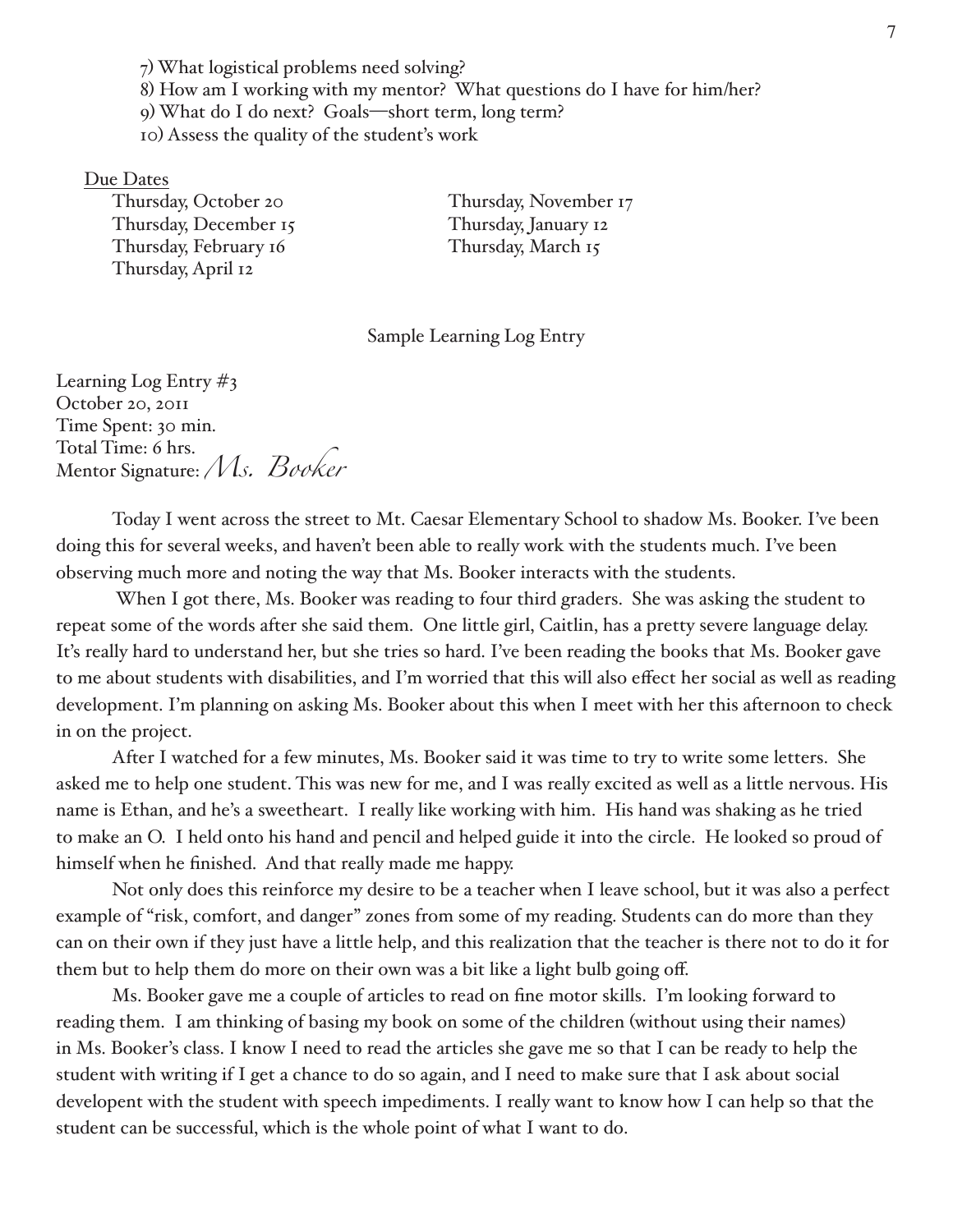#### The Research Paper

**Auto Mechanics** 

Rebuild engine

The majority of the Senior Project will be based on primary research, (ie: research that is generated by the student and with learning that the student actively creates). However, the **Senior Project Research Paper** is based solely on secondary research. Secondary research comes from books, articles, and other sources.

When the student selects the topic for the Senior Project Research Paper he or she should make sure that it is focused on the Senior Project area of study, and write the 6-8 (general credit) or 10-12 (college prep credit) required pages. Also, students should try to select research that will help with their project. For example, if the student is shadowing a pediatric doctor or nurse, avoid a research paper on the history of medicine. Knowing about Greek medicine will not help with the project, but the student will probably want to know about normal infant child development, both physically and mentally.

In any research, it is possible to encounter conflicting points of view. It is the task of the student to understand the material and to distinguish between opinion and fact. The student's task in the paper is to document the depth of knowledge and learning gained from reading from and about experts, listening to experts, and seeing experts in action.

Furthermore, as the students reflect on the experts' knowledge and action, they also gain insight. The final document, polished and refined, is the Senior Project Research Paper which counts as the final exam in a semester class or your midterm in a full year class.

The individual English teacher will discuss the structure of the paper and review the MLA format for citations and the works cited page. A student may count up to five hours of research and writing time towards their senior project.

The following are ideas that may help you decide on a research paper topic:

| <b>Senior Project</b>            | <b>Research Paper</b> |
|----------------------------------|-----------------------|
| Animals                          |                       |
| Train a horse                    | Horse training        |
| Wildlife study                   | Deer population       |
| Humane Society volunteer         | Animal abuse          |
| Dept. of Fish and Game volunteer | Orphan wild animals   |
|                                  | Endangered animals    |
| Art                              |                       |
| Paint a mural                    | Picasso               |
| Cartoon design                   | Cartooning            |
| Draw blueprints/make model       | Architecture          |
| Model home                       | Architectural art     |
| Make floral arrangements         | Floral design         |
| Commercial art advertising       | Commercial art        |
|                                  |                       |

Ford, assembly line European, Asian, American engines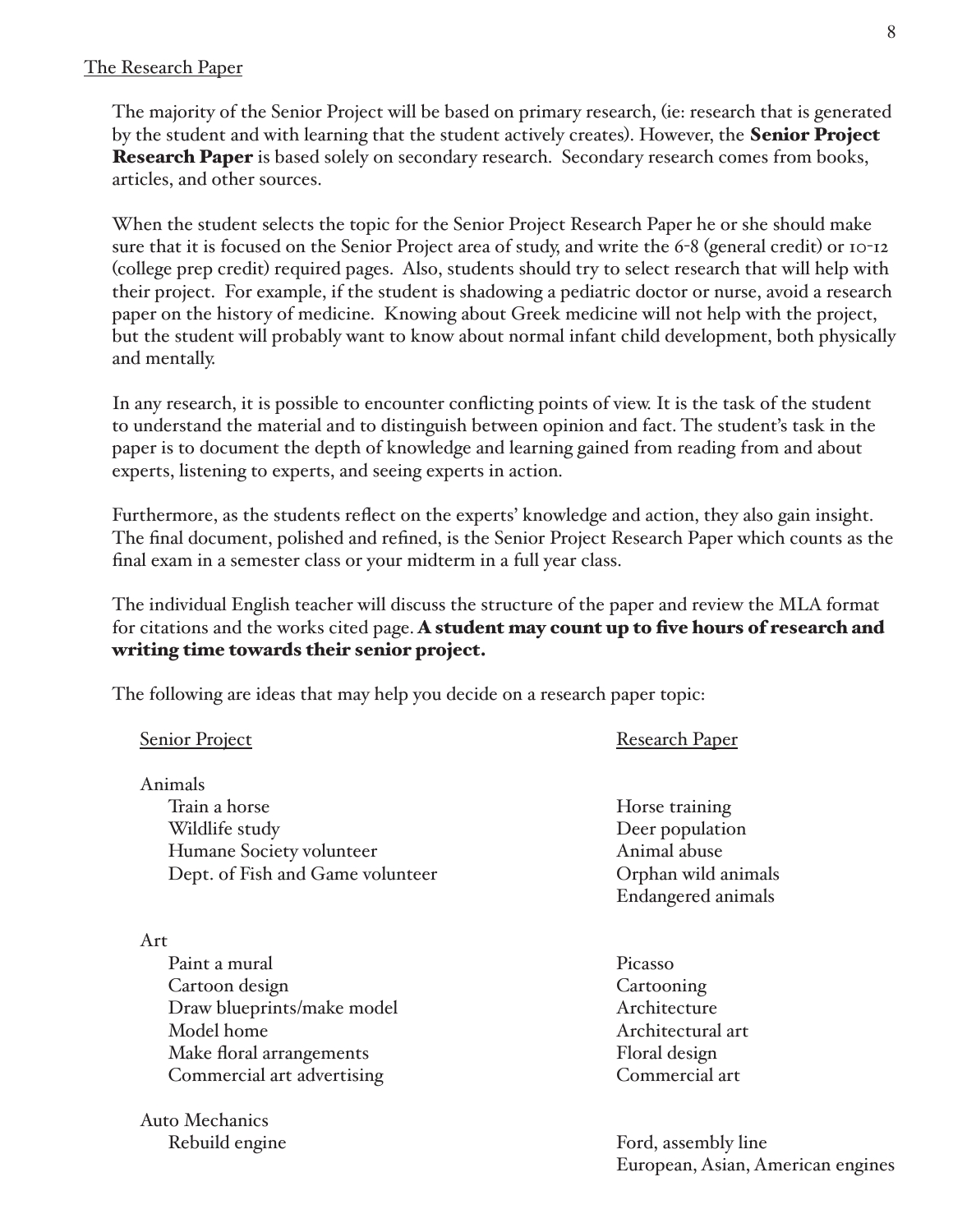**Business** Organize local Chamber of Commerce events Learn Japanese cooking Shadow emergency room doctors Shadow veterinary doctor **Child Abuse** Program design prevention Volunteer with group sessions Education Shadow elementary school teacher Teach baby-sitting classes Learn/Teach sign language Fashion Sew prom dress Homeless Volunteer at shelter, Community Kitchen Performing Arts Write/Direct play Shadow disc jockey Job shadow conductor, Conduct Photography Make a silent movie **Social Issues** Nursing home volunteer Design barrier-free house

Write/direct/perform play for teens

Public relations Japanese restaurants **Emergency medicine** 

Veterinary medicine

**Child Abuse** Sexual abuse

Learning development Child care Hearing impaired

Fashion

Homeless, Poverty

Famous playwright(s) Radio broadcasting Famous conductors

Silent films

Care of elderly Handicapped housing **Teen Peer Pressure**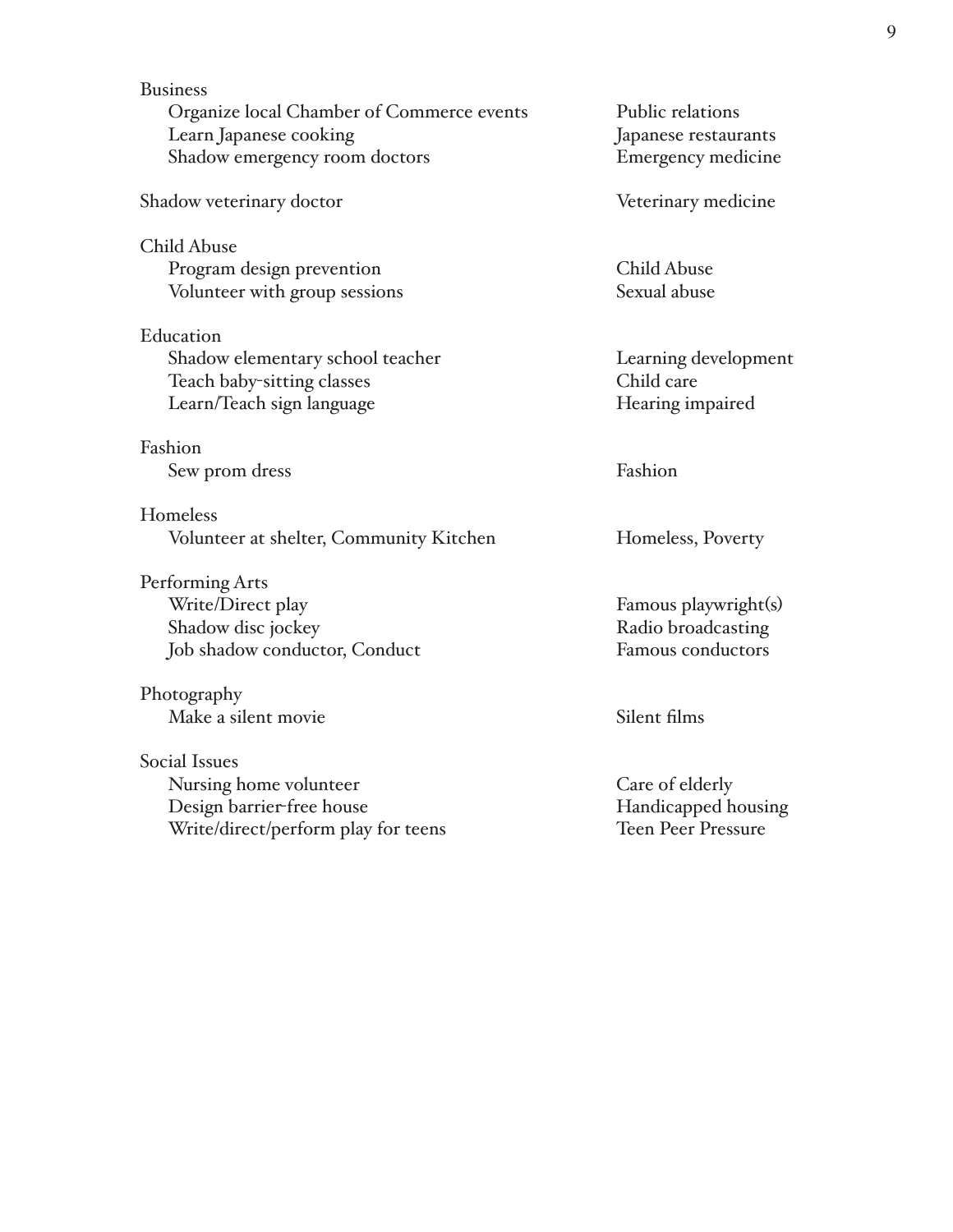After the **Final Portfolio** has been submitted and been approved, each student will create a panelist letter that will go to each member of the Senior Project Panel. It will provide an over view of the Senior Project night, as well as a description of the project and what the panelist can expect to see.

Included with the letter must be a copy of

- I) The Senior Project Proposal
- 2) The Senior Project Presentation Rubric
- 3) The Reflection Paper

4) One other piece of information or artifact that will help each member of the panel have a better understanding of the student's Senior Project

Seniors are responsible for printing and distributing this information to the panel members. The goal of the Panelist Packet is to provide enough information that the panel member can accurately judge and evaluate the work of the student *before* the night of the presentation.

# **Panelist Letter Requirements**

- I) Block letter format, with indentations correct and a proper header
- 2) A formal, serif font
- 3) At least one page in length
- $\downarrow$ ) Signed by the student
- 5) One signed copy for each member of the panel made.
- 6) Students are responsible for making copies and distributing them to panel members.

# Outline

I) Introduction: The student should introduce himself or herself and the Senior Project, providing an overview of its importance and the requirement being met by the Senior Project presentation.

2) Provide the date and time of the panel presentation, as well as a description of what the project will be and what the duties of the panelist will include.

3) Introduce the research paper or other artifact and explain how it connects to the Senior Project.

4) A closing paragraph which thanks the panelist for their time and presence.

 $\zeta$ ) A proper signature.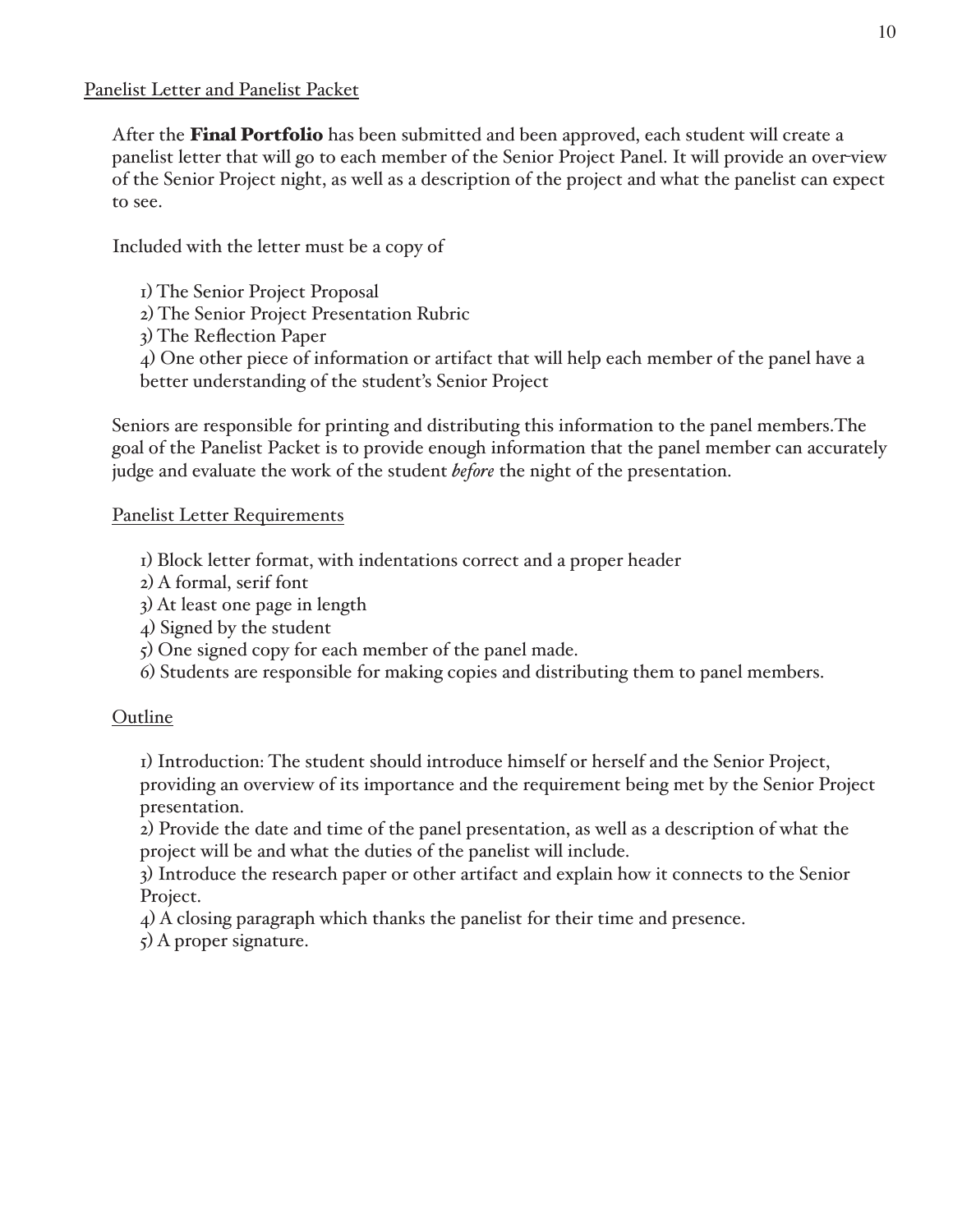Monadnock Regional High School 580 Old Homestead Highway Swanzey, NH 03446 Phone:  $(603)$  352–6575

 $May 2, 20II$ 

Dear Panelist:

My name is Sample Student, and I am a senior at Monadnock Regional High School. One of the graduation requirements for Monadnock is a culminating Senior Project that all seniors must pass to receive their diploma. This Senior Project is defined by the student, involves many hours of research and other work to complete, and finally must be presented to a panel for assessment and review. The Senior Project panel will determine if the student met the requirements of the Senior Project, and if the student has successfully passed the requirement.

I am having my Senior Project Presentation on Thursday, June 10 at 7:00 PM, and I am inviting you to be present. As I am interested in carpentry, for my Senior Project I built a dining room table, which will be donated to the Troy Helping Hand when the project is finished. The table was built entirely using hand tools alone, and is modular in design, which allows more people to be seated if needed. I will be presenting the finished project, and describing the steps necessary to complete it and the challenges that I faced, to the panel. The panelist members will be responsible to evaluate the presentation, as well as to insure that all the requirements of the Senior Project have been met, using the rubric which is attached in this packet.

The research paper that I wrote in December is included in this packet of materials. Since I was interested in doing the work entirely by hand, I looked at various furniture styles through history and how the tools they were using influenced the design. Since some of the techniques that the research paper focuses on were used in the building of my project, it provides some background knowledge which may be useful for the presentation. Also enclosed is a copy of the final evaluation rubric, which will be used to help determine if I have passed the presentation. Please bring a copy of the paper and the rubric to the Senior Project presentation.

Thank you for taking the time to read this and for being at my Senior Project night as a panelist. I look forward to meeting with you and showing my Senior Project.

Sincerely,

Student Signature Sample Student

**Research Paper** Enc: Proposal Letter Reflection Letter **Presentation Rubric**  This header can be copied as it is.

This is the date the letter is mailed, not the date of the presentation

Sign the letter after the closing, and make sure that your name is in print beneath your signature. Blue ink is preferable.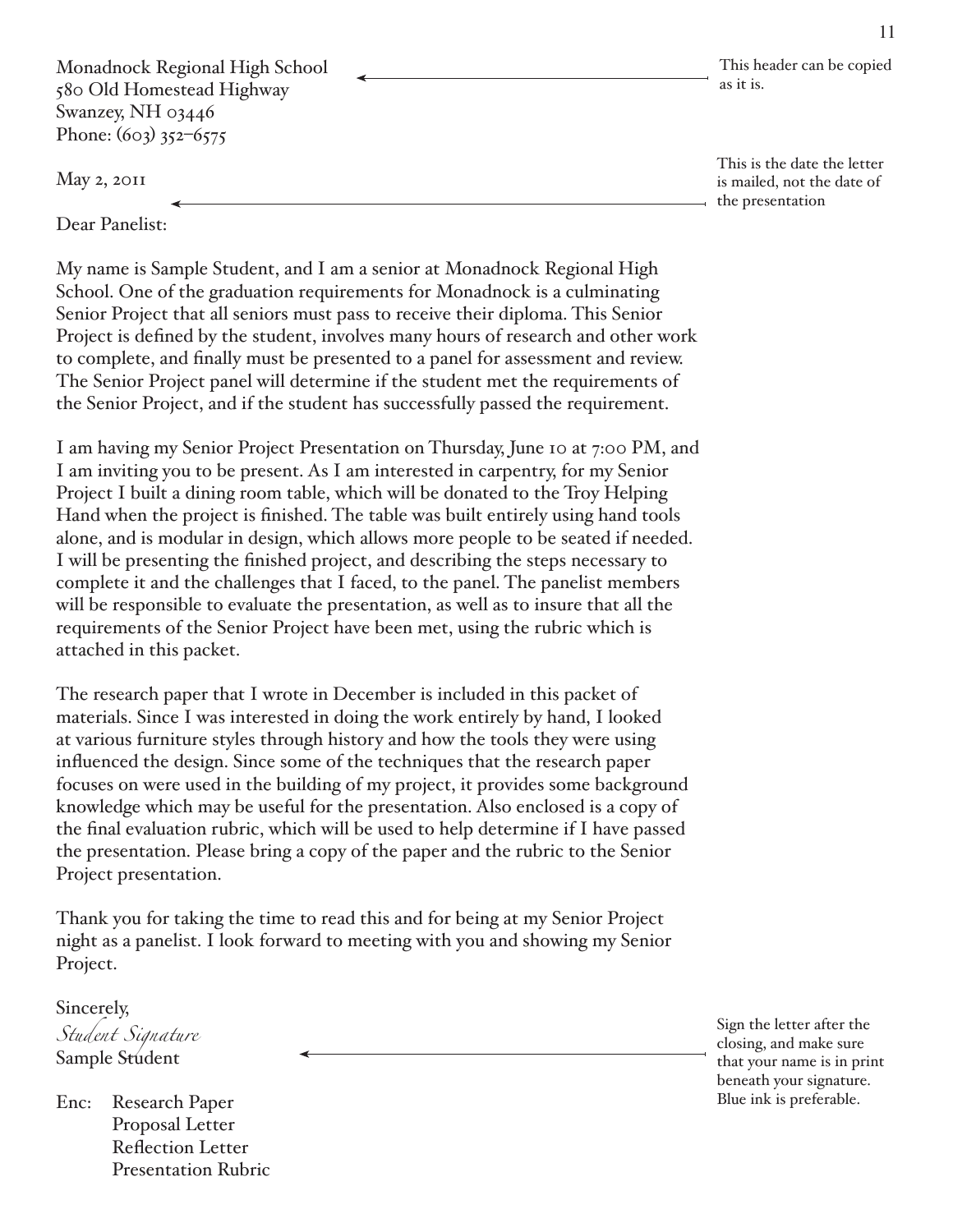#### Thank-you Letter

It is both professional and courteous to send a thank-you note to the mentor and each of the panel members. Remembering to thank them for the time they have volunteered to support the student is appropriate, and the ties that have been formed between the community and the school should be honored.

This should also be a letter in block letter format, though depending on the relationship the student has formed with the members of the panel, it may be slightly less formal than other letters. It is important, however, that it be honest and sincere.

Students are encouraged to be specific and personal wherever possible, especially with the mentor, so the specifics of a letter will vary. A sample letter is included below as a possible example.

The letter must be written as part of the **Senior Project Final Portfolio** and delivered to the panel member on the night of the student's presentation.

#### Sample Thank-you Letter

Monadnock Regional High School 580 Old Homestead Highway Swanzey, NH 03446 Phone:  $(603)$  352-6575

 $May 2, 20II$ 

Dear Panelist:

I very much wanted to thank-you and the other panelist members for your presence and time at my Senior Project presentation. I greatly appreciate the effort you devoted on my behalf, and despite the stress I was feeling, I appreciate all you did in order to be present.

My Senior Project was truly a wonderful experience, and I'm grateful that you were present at the end of it. I know that it's not always easy making time in the evening, so it means a great deal to me.

Once again, thank-you very much for your time and efforts on my behalf. I hope that the experience was as valuable for you as it was for me, and I'm sure I'll see you around the community.

Sincerely, *Student Signature*

Sample Student.

This paragraph would be the appropriate place to write a personal note to a mentor.

Once again, sign your name. Using a color ink other than black is preferable: Blue is best.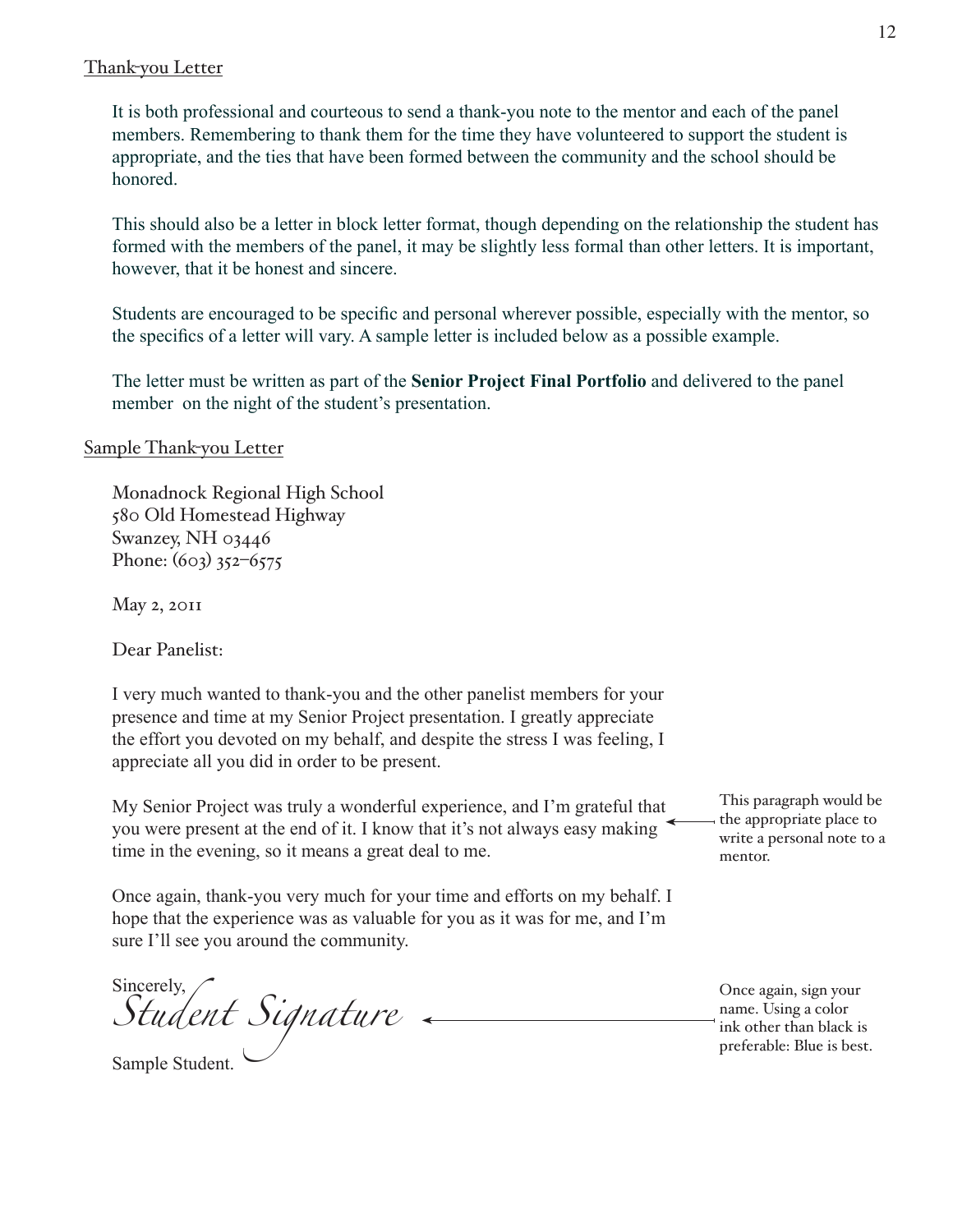Throughout the year, students have been asked to reflect on their research, the process they took on, and the experiences they have had. The real value of the Senior Project is the ability to understand the lessons about work and life that the project invokes. The **Reflection Paper** asks students to consider and assess the integrity of the process. This final thoughtful piece of writing is perhaps the most important aspect of the project. Students are asked to use the following guidelines on this journey of introspection:

- How have you sought clarity and accuracy in your research?
- What standards have you generated and maintained during this process?
- What have you discovered about your ability to plan?
- How have you learned to use resources?
- How have you learned to solve problems?
- How do you intend to use the knowledge and skills you have gained?
- What have you discovered about your own thinking?
- What new ways have you discovered to view yourself?
- What have you learned about yourself in this process?

The **Reflection Paper** should be at least two typed pages in length. It will be due on the day that portfolios are handed in.

# Final Portfolio

The portfolio is a collection of all the work that has been done on the Senior Project. It includes every element of the project, including the proposal, drafts of the research paper, and learning logs. The portfolio *must* be completed before the student's Senior Project panel is assembled or a date for the final presentation can be assigned. The Final Portfolio is the key to the final presentation:  $\mathbf{If}$ it is not completed, then the Senior Project cannot move forward.

The portfolio is to be taken to the presentation night and provided for the panel to peruse. Panel members may use, and will use, the material in the portfolio to help evaluate the Senior Project.

The portfolio must be a three-hole binder. It must be neat, maintain an accurate table of contents, have page numbers, and be divided into proper sections as follows:

Cover Page Format For Final Portfolio

Project Topic

A Senior Project Presented to the Faculty of Monadnock Regional High School

In Partial Fulfillment of the Requirements for The Senior Project

> $hv$ Helen Anne Smith 2010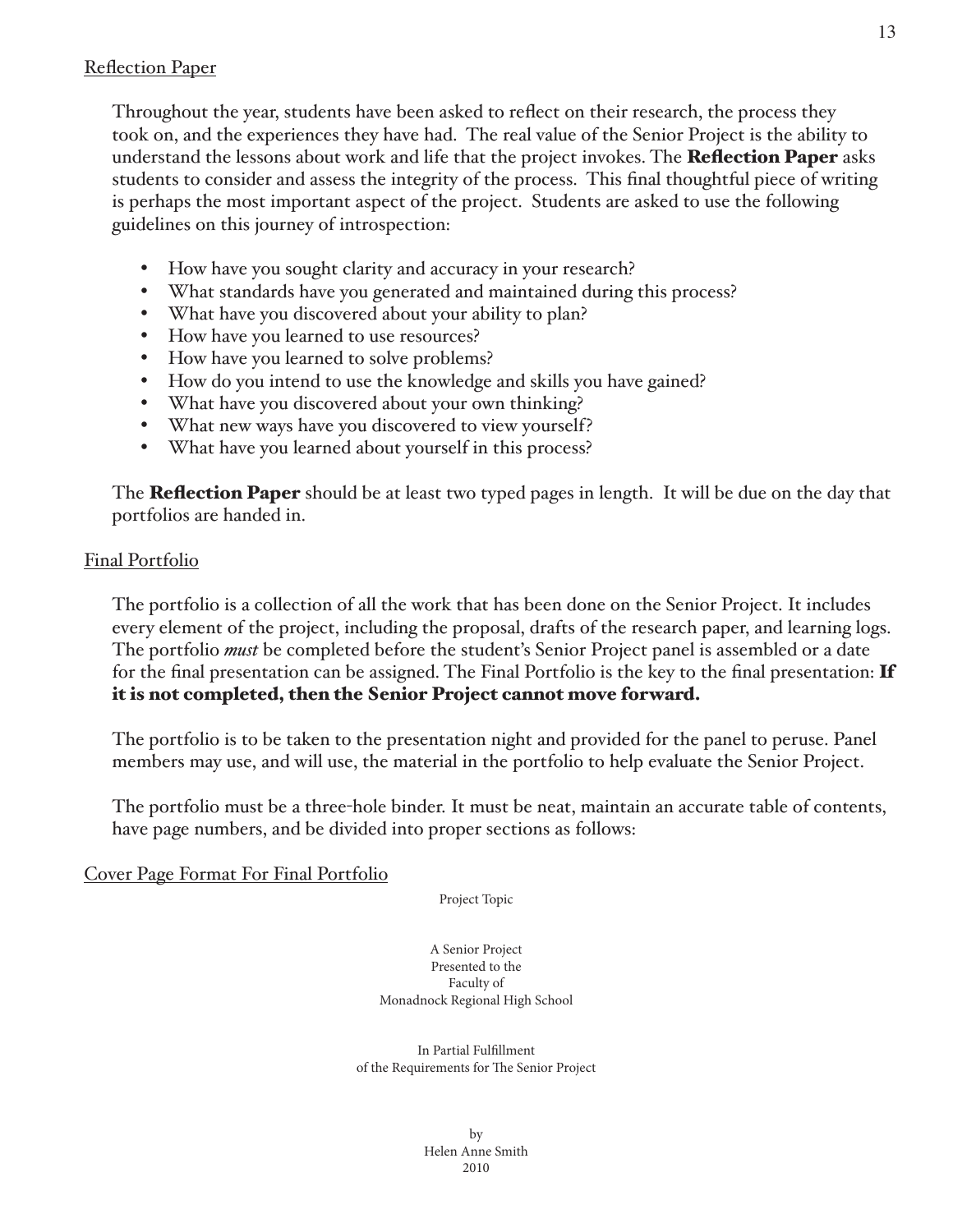Items are in the order in which they should appear. Items should be in a three ring binder, neat, orderly, and with page numbers.

Due:  $\overline{\phantom{a}}$ 

- Cover page as outlined in the senior project packet (page 13)
- Accurate table of contents which clearly identify the following:
	- Senior Project Proposal
	- Mentor Agreement Form  $\bullet$
	- $\bullet$ **Mentor Interview**
	- Mentor Interview Assessment
	- $\bullet$ Sample learning Logs
	- The Research Paper
	- Mentor Evaluation
	- Reflection Paper
	- Artifacts
	- Copies of Thank-you Letters
- **Senior Project Proposal** 
	- Is it a clean, revised draft?
	- $\bullet$ Is it signed by the teacher and a parent/guardian?
- Mentor Agreement Form
- Mentor interview
	- This should be a clean and revised draft.
- Mentor interview assessment
- All 16 Learning Logs
	- They should be in order  $(r-16)$
	- All logs are revised and typed
	- All possess mentor signatures (either on originals or new drafts)
	- Clean, neat, and organized
	- Hours add up to a minimum of  $45$
- **Research Paper** 
	- All drafts with teacher feedback marked.
	- Must be in order (final draft first, first draft last)
	- Remember: You must revise the research paper that your first semester teacher handed back to you. So, in total, you should have a minimum of three drafts (rough, the one you submitted for your midterm grade, and final revised draft).
- Mentor Evaluation Form
- Reflection paper
	- Typed and 2-3 pages
- Artifacts?
	- Minimum of  $3-5$
	- $\bullet$ "Artifacts" can be pictures of the process, receipts, brochures, certificates, etc. It's basically any evidence you have collected pertaining to your project.
- Thank-you letters
	- $\bullet$ You should have copies of this letter that you addressed to your mentor and panel members.
- **Panelist Letters**
- Page numbers on all items (may be handwritten on the pages)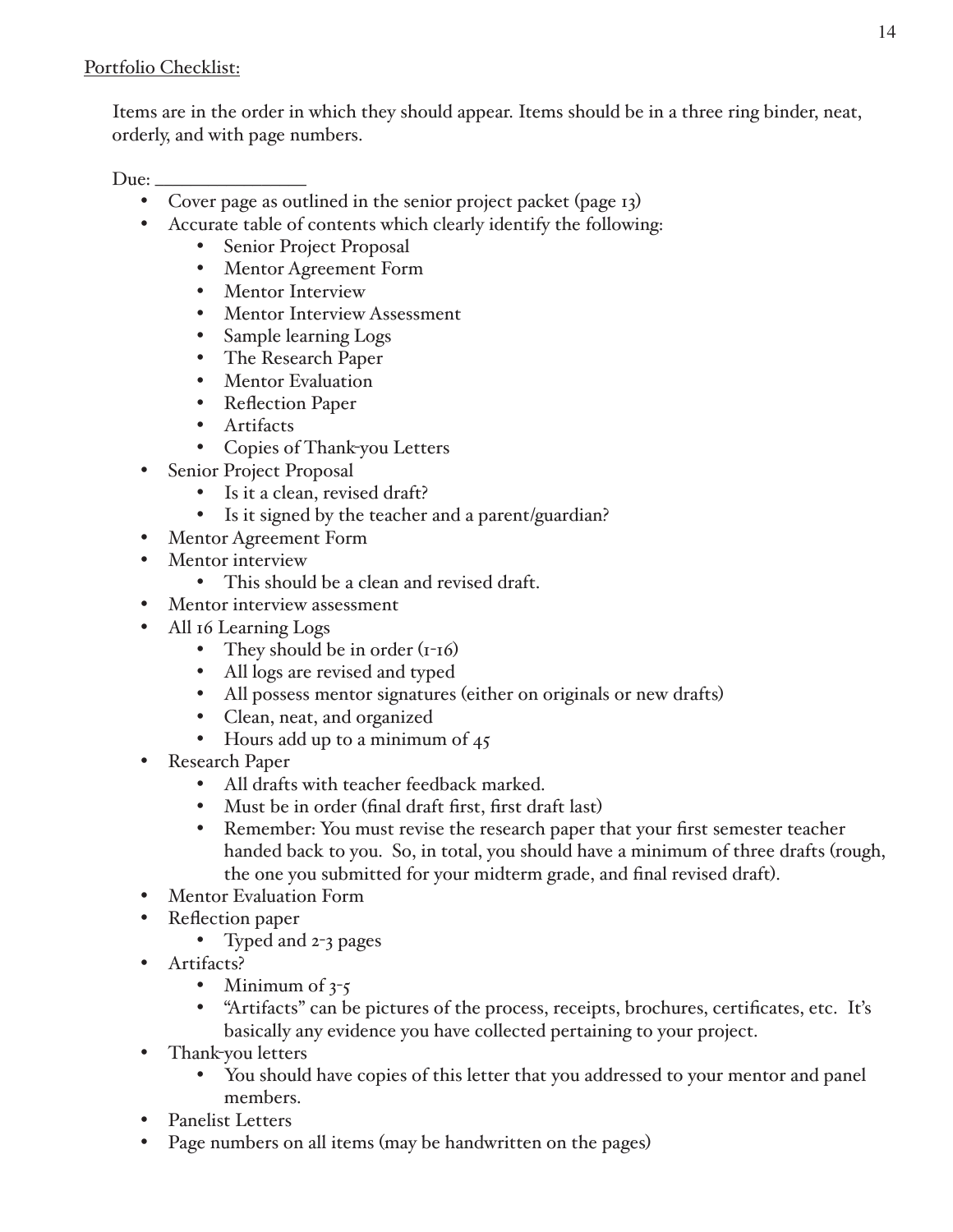# The Panel

At least three people will serve on the panel of assessors: The project mentor, a community member and a teacher. The student is responsible for inviting the mentor and the community member to serve on the panel. The community member must be someone who is not a member of the family. He or she should have some knowledge of the area of study.

Members of the panel will listen to and assess the presentation, look at the portfolio and ask questions about the Senior Project. They will use the rubric, included in this information packet, to assess the Senior Project.

# **Accelerated Presentation Option**

Seniors have the option of presenting their project to the panel before the June evening presentation dates. If the student has completed all of the requirements and finished the work on the project by March 1, they may petition his or her senior English teacher, the senior advisor, and the English Department Chair, Ms. Gigliello, in order to determine eligibility.

# **Senior Project Assessment Rubric**

It is important that students are assessed consistently and fairly, and that every member of the panel provide honest feedback. The following rubric defines the criteria for the Senior Project presentation, and students and panel members should become familiar with the criteria. Time will be provided on the night of the Senior Project for panel members to discuss their scores, and ideally each panel member will have a similar end result, providing inter-operartor reliability.

# Senior Project Due Dates 2011-2012

#### Log Check Due Dates<sup>2</sup>

- $\#$ I Thursday, October 20
- $#_2$ Thursday, November 17
- $#_3$ Thursday, December 15
- $#_4$ Thursday, January 12
- $#_5$ Thursday, February 16
- #6 Thursday, March 15
- $#_7$ Thursday, April 12

There must be a total of 16 entries and  $45$  hours accounted for in the learning log.

#### **Learning Log Entry Requirements**

- I) Be numbered
- 2) Have the date the student worked on the project
- 3) Have the time the student spent working on the project
- 4) Have the total time you have spent on your Senior Project
- $\zeta$ ) Be signed by the mentor

 $\overline{2}$ If a snow day is called, the log will be due the first day one returns to school.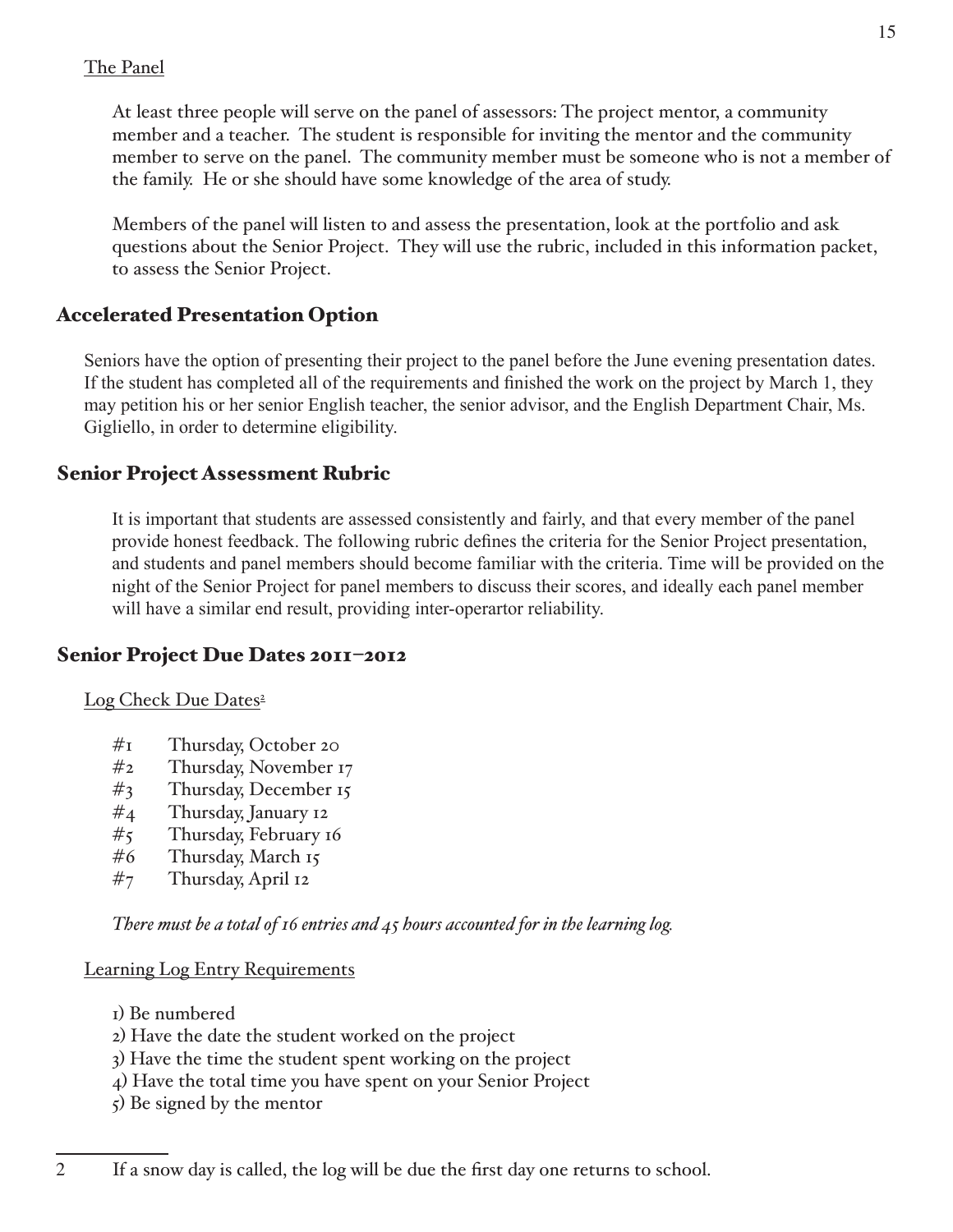This information should be written in the top left hand corner of each entry. Example:

Entry  $\#_3$ October 20, 2011 I hour and 20 minutes Total time: 6 hours and 40 minutes 

#### Other Due Dates

Senior Project Proposal Due: September 29 Mentor Agreement Due: September 29 Mentor Interview Due: November 17 Mentor Interview Assessment Due: November 17 Research Paper Due: January 5, 2012 Mid-term Check Due: February 9 Accelerated Presentation Option: April 2 Portfolio Deadline: April 19 Panel Presentations: May 22, May 24

The portfolio must include all of the requirements listed in the Senior Project packet. Teacher review of the portfolio is required before the student is scheduled to present.

REMINDER: A STUDENT MUST USE A SPIRAL NOTEBOOK OR THREE-RING BINDER. LOOSE PAPER WILL NOT BE ACCEPTED FOR A GRADE.

# **Sample time-line of Senior Project work**

August  $31$  – September  $25$ : Finalize and decide Senior Project. Find a mentor.

#### September 29: Senior Project Proposal Due

#### September 29: Mentor Agreement Due

First weeks of November: Interview and transcribe notes for mentor interview. Begin research.

#### **November 17: Mentor Interview Assessment Due**

Continue research through the month of November. Begin rough drafts in the third week. First weeks of December: Drafts of research paper.

#### **January 5, 2011: Research Paper Due**

Mid-December through February: Actively working on the Senior Project itself, building portfolio.

#### February 9: Mid-term check

March through April: Be finishing the Senior Project work. Completing portfolio, starting to practice presentation.

Last week of April: Write panel letters and prepare abbreviated portfolios.

# April 19: Hand in portfolio

During the first two weeks of May:

Contacting mentor and panel members for Senior Project night, deliver portfolios

Continue practicing presentation

- **Write Reflection Paper**
- Write Thank-you letters

In-Class Senior Project presentations

# Last two weeks of May: Senior Project Night, May 22, 2012 May 24, 2012

Deliver thank-you letters to mentor and panel members Monadnock Regional High School Senior Project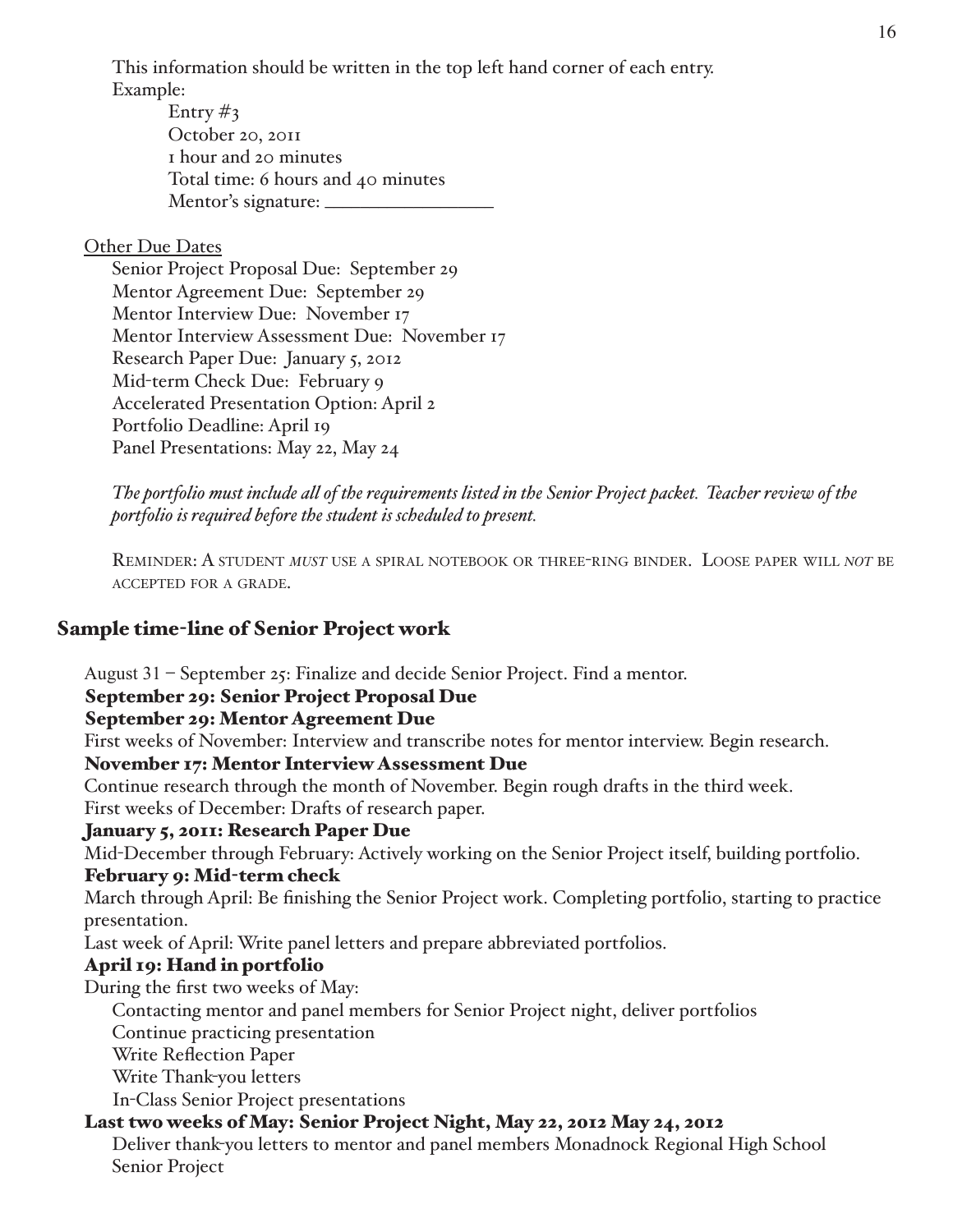# **Monadnock Regional High School** Senior Project

# **MENTOR AGREEMENT FORM**

I have agreed to serve as a mentor to \_\_\_\_\_\_\_\_\_\_\_\_\_\_\_\_\_\_\_\_\_\_\_\_\_\_\_\_\_\_\_\_(senior's name) for the duration of the proposed Senior Project. I understand that my responsibilities will be the following:

- Help the senior define his/her Senior Project focus
- Help the senior accomplish/attempt reasonable goals
- Provide a minimum of 3 hours of real life observation time (this must be time actually spent by the student observing ACTIVE processes, not reading, viewing, or other similar activities)
- Suggest resources (relevant books, articles or manuals) and methods for the senior
- Be aware of the progress the senior is making and be prepared to help him or her through any problems he or she may encounter
- Participate in an interview, fill out and sign the Interview Evaluation form
- Verify that the project has been completed/attempted and represents learning goals, quest for quality, acceptable performance and meets or exceeds the time requirement (minimum 45 hours)
- Fill out and sign a Mentor Agreement form
- Fill out and sign an Interview Assessment form
- Fill out and sign a Mentor Assessment form
- Read and sign the senior's learning log entries (minimum 16 entries) and initial clock hours form to verify his/her process, progress, and time spent on the project
- Participate as an assessing member of your senior's panel in May/June when he/she presents his/her project at the MRHS Senior Project Presentation Night on May 31 or June 2.

I agree to notify the supervising teacher, \_\_\_\_\_\_\_\_\_\_\_\_\_\_\_\_\_\_\_\_\_\_\_\_\_\_\_\_\_\_\_\_\_, at Monadnock Regional High School (352-6575 ext. \_\_\_\_\_\_, www.mrsd.org) if there is a need for consultation during the course of the Senior Project.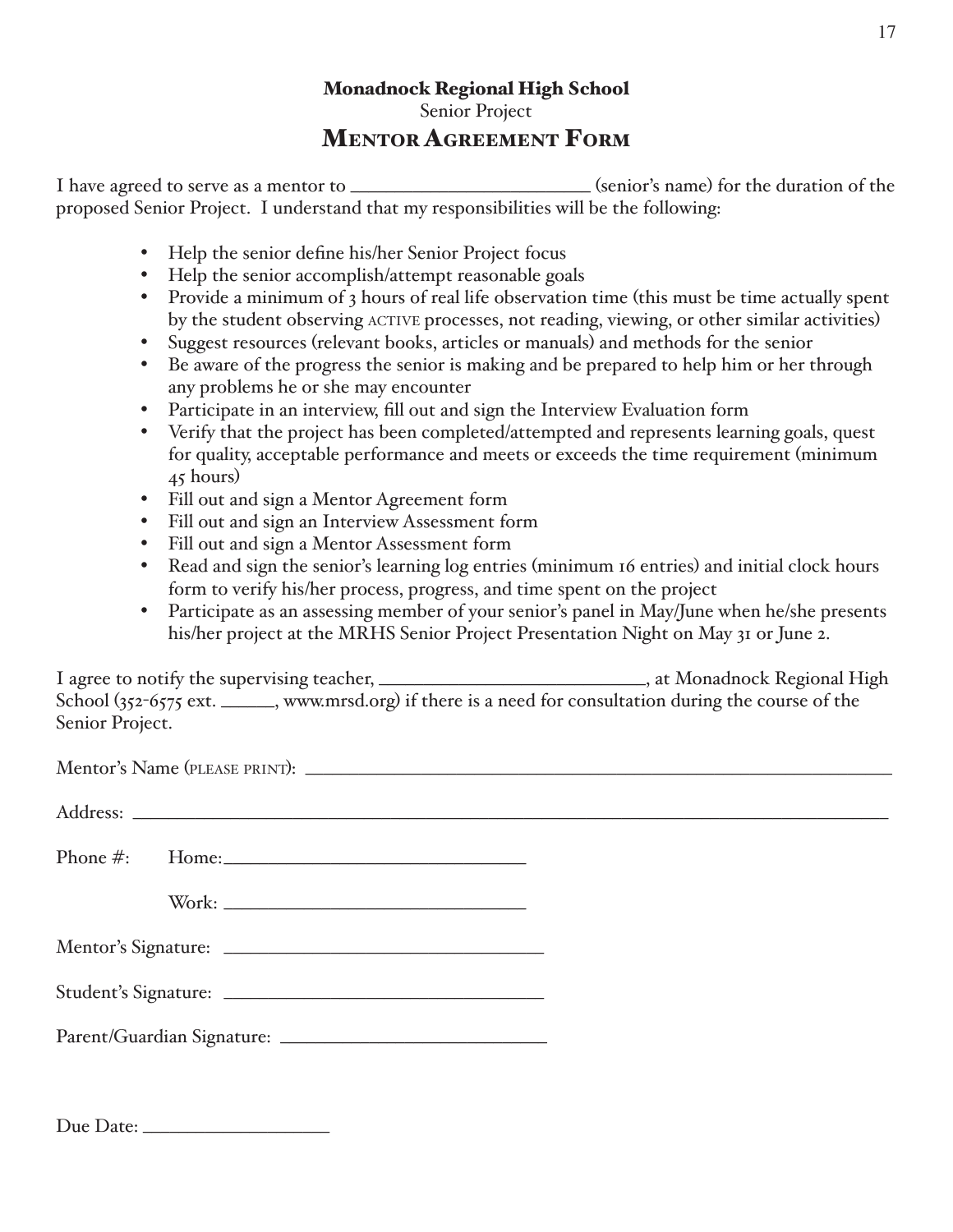# **Monadnock Regional High School** Senior Project **INTERVIEW ASSESSMENT FORM**

#### Dear Mentor,

Thank you for volunteering your time to meet and talk with a senior concerning his or her Senior Project. The interview process is an important element in the Senior Project because it gives the senior a broader perspective of your experience in the area he or she is studying.

The time, place, and approximate length of the interview should have been arranged with you prior to the interview. We would find it very helpful if you would take a few minutes to complete this evaluation form concerning the interview. We would like you to help us determine how effectively the student utilized the opportunity. You may either give this completed evaluation in a sealed and signed envelope to the student after the interview, or mail it to his or her English teacher at Monadnock Regional High School, 580 Old Homestead Highway, Swanzey, NH 03446. Your evaluation is part of his or her grade; therefore, please 

Thank you again for taking time to share your expertise and to participate in The Senior Project.

Sincerely,

**MRHS English Department** 

TO BE COMPLETED BY THE STUDENT

# TO BE COMPLETED BYTHE PERSON BEING INTERVIEWED:

|                                          | Did the student arrive punctually for the interview? | $Yes$ No $\_\_$  |
|------------------------------------------|------------------------------------------------------|------------------|
| Was the student prepared with questions? |                                                      | $Yes$ No         |
| What was the total interview time?       |                                                      | Min.Hr.          |
| Did the student take notes?              |                                                      | $Yes_$ No $\_\_$ |
|                                          |                                                      |                  |

Please feel free to write additional comments on the back of this sheet.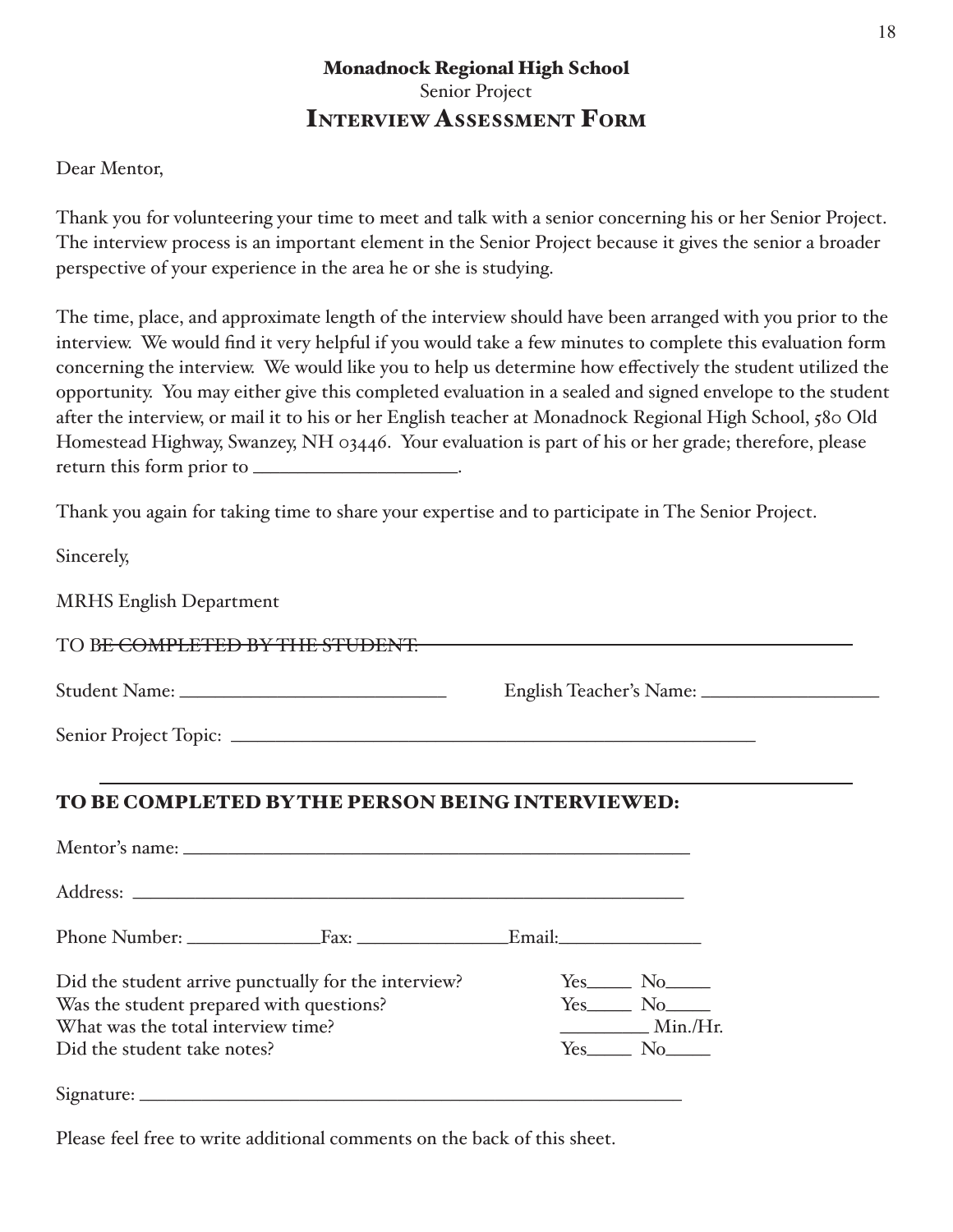# **Monadnock Regional High School**

Senior Project

# **MENTOR'S ASSESSMENT ON SENIOR**

| Please complete this evaluation for ________________________(student's name) and return it to               |             |                |                         |                          |                                                |
|-------------------------------------------------------------------------------------------------------------|-------------|----------------|-------------------------|--------------------------|------------------------------------------------|
| (teacher's name) at MRHS by ______________________.                                                         |             |                |                         |                          |                                                |
| The student for whom you have served as mentor                                                              |             |                |                         |                          |                                                |
| I. Demonstrated courtesy                                                                                    | $\mathbf I$ | $\overline{2}$ | $\overline{3}$          | $\overline{4}$           |                                                |
| 2. Responded well to instruction                                                                            | $\mathbf I$ | $\overline{2}$ | $\overline{3}$          | $\overline{4}$           |                                                |
| 3. Showed responsibility (kept                                                                              |             |                |                         |                          | <b>Scoring Key:</b>                            |
| appointments, met deadlines etc.)                                                                           | $\mathbf I$ | $\overline{2}$ | $\overline{3}$          | $\overline{4}$           | 4-Exceeds expectations<br>3-Meets expectations |
| 4. Showed commitment to the project                                                                         | $\mathbf I$ | $\overline{2}$ | $\overline{3}$          | $\overline{4}$           | 2-Approaches expectations<br>1-Needs more work |
| 5. Set and met goals                                                                                        | $\mathbf I$ |                | $2 \quad 3$             | $\overline{4}$           |                                                |
| 6. Worked interdependently (was able<br>to work with his/her mentor and by<br>himself/herself on set goals) | $\mathbf I$ | $\overline{2}$ | $\overline{\mathbf{3}}$ | $\overline{\mathcal{A}}$ |                                                |
| 7. Demonstrated positive interpersonal/<br>communication skills                                             | 1           | $\overline{2}$ | $\overline{3}$          | $\overline{4}$           |                                                |
|                                                                                                             |             |                |                         |                          |                                                |
| 8. The final product shows high quality                                                                     | $\mathbf I$ | $\overline{2}$ | $\overline{3}$          | $\overline{4}$           |                                                |
| 9. Spent 45 hours working on his/her project                                                                | $\mathbf I$ | $\mathbf{2}$   | $\overline{3}$          | $\overline{4}$           |                                                |
| 10. Kept a clear and concise learning log                                                                   | $\mathbf I$ | $\mathbf{2}$   | $\overline{3}$          | $\overline{4}$           |                                                |
| What suggestions do you have for the senior? ___________________________________                            |             |                |                         |                          |                                                |
|                                                                                                             |             |                |                         |                          |                                                |

Do you have any suggestions for improving the Senior Project program?

Please attach any additional sheets if necessary. We appreciate your participation in this program.

Sincerely, **MRHS English Department**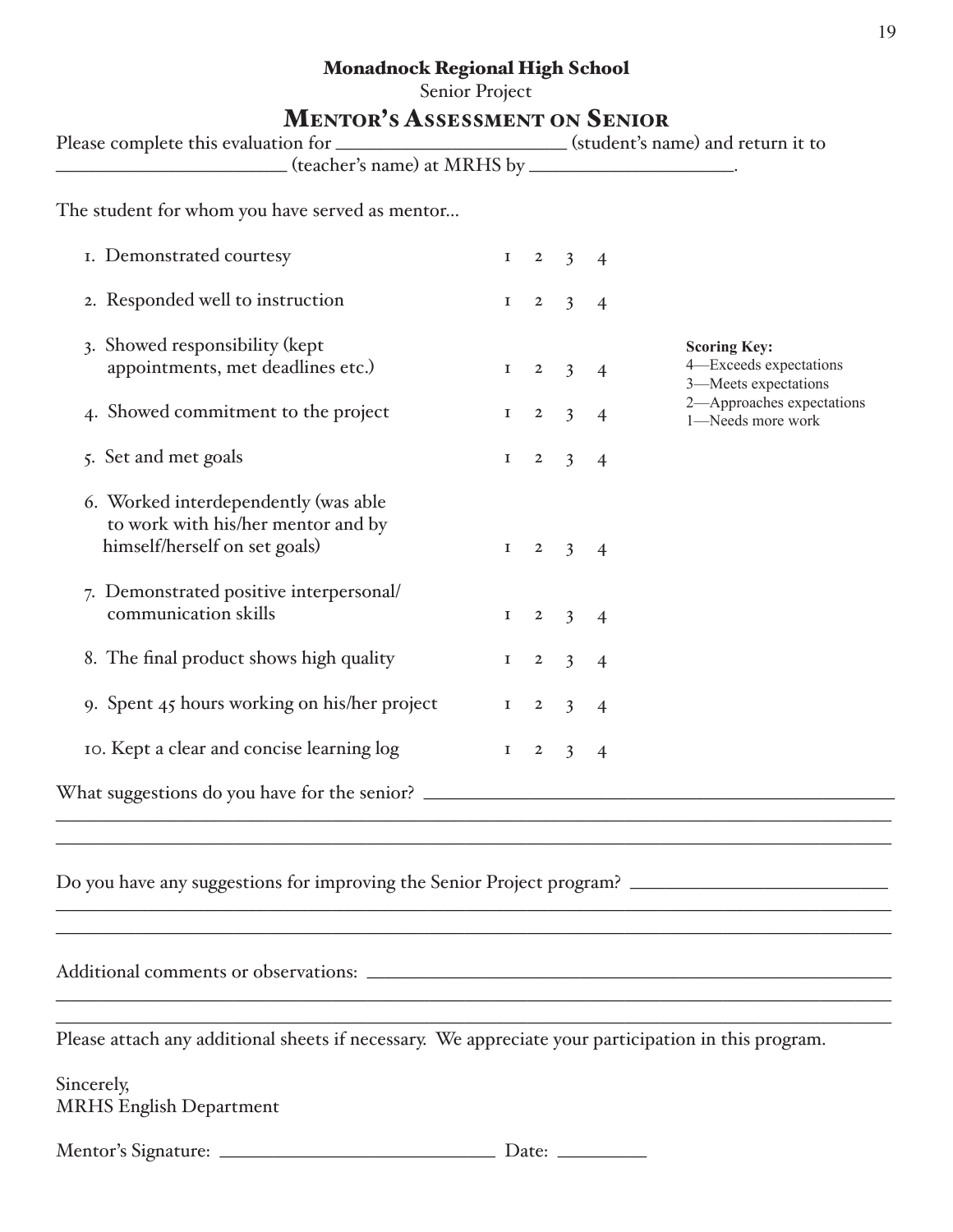|                                           | Presenter:                                                                                                                               |                                                                                                                                                                             | Monadnock Regional High School Presentation Rubric<br>Evaluator:                                                                                              |                                                                                                                                                                                                                                                                                                                                                                                                                                                                                                                                              | Packet Received<br>ž<br>Yes |
|-------------------------------------------|------------------------------------------------------------------------------------------------------------------------------------------|-----------------------------------------------------------------------------------------------------------------------------------------------------------------------------|---------------------------------------------------------------------------------------------------------------------------------------------------------------|----------------------------------------------------------------------------------------------------------------------------------------------------------------------------------------------------------------------------------------------------------------------------------------------------------------------------------------------------------------------------------------------------------------------------------------------------------------------------------------------------------------------------------------------|-----------------------------|
|                                           | that panelists listen for the content and then evaluate on how it was delivered                                                          |                                                                                                                                                                             |                                                                                                                                                               | Directions: The rubric is arranged on two pages: The front page is content the student is expected to show or have. The back page is method, which is how the student presented. It is suggested<br>$\cdot$ $\bullet$ The far left column (marked <i>indicators</i> ) is the category in which the student is evaluated. Along the top are<br>the standards a student can meet: In each box is a description of what the category will look like at that standard. $\spadesuit$ A student must accumulate 40 points to pass the presentation |                             |
|                                           |                                                                                                                                          |                                                                                                                                                                             |                                                                                                                                                               | then move to the left. $\blacklozenge$ A score of 1 indicates that the student did not accomplish the task at all. $\blacklozenge$ Evaluators should be aware that scores should generally be in agreement to be reliable.<br>$\blacklozenge$ It is suggested that the evaluator begins in the MEETS EXPECTATIONS column. If the criteria matches, then assign that score. If the student did better, move to the right: If worse,                                                                                                           |                             |
| Indicator                                 | Needs Improvement                                                                                                                        | Approaching Expectations<br>3<br>$^+$                                                                                                                                       | Meets Expectations<br>$^{+}$                                                                                                                                  | <b>Exceeds Expectations</b><br>5<br>$^+$                                                                                                                                                                                                                                                                                                                                                                                                                                                                                                     | Comments/<br>Score          |
| Communicating<br>Content                  | present on the topic or does<br>not communicate what the<br>The presenter does not<br>content was.                                       | the topic thoroughly or did not<br>The presenter does not present<br>demonstrate knowledge or<br>research.                                                                  | The presenter communicates<br>demonstrates the knowledge<br>the content thoroughly or<br>or research.                                                         | that indicates his or her learning<br>The presenter uses vocabulary<br>and clearly demonstrates<br>knowledge and research.                                                                                                                                                                                                                                                                                                                                                                                                                   |                             |
| Communicating<br>Problem<br>Solving       | being solved and does not<br>identify strategies used to<br>communicate problems<br>The presenter does not<br>overcome them.             | communicate how they were<br>solved, or identify strategies.<br>The presenter mentions<br>problems but does not                                                             | identifies strategies for solving<br>The presenter communicates<br>problems encountered and<br>them                                                           | them, as well as "lessons learned"<br>identifies strategies for solving<br>The presenter communicates<br>problems encountered, and<br>for future activities.                                                                                                                                                                                                                                                                                                                                                                                 |                             |
| Communicating<br>Research and<br>Learning | identify sources of research<br>The presenter does not<br>or learning.                                                                   | "weak" or<br>not authoritative. No mention<br>The presenter mentions some<br>is made of source evaluation.<br>sources, but they are                                         | The presenter clearly identifies<br>learned, and evaluates sources.<br>useful sources and what was                                                            | how sources were evaluated and<br>authoritative sources, identifies<br>makes a meaningful personal<br>connection to the learning.<br>The presenter has many                                                                                                                                                                                                                                                                                                                                                                                  |                             |
| Visuals and<br>Artifacts                  | Materials are missing or are<br>design. Portfolio is not used<br>misspellings, or very poor<br>of poor quality: messy,<br>or referenced. | Materials are present, but there<br>not of high quality. Portfolio is<br>quality or does not add value.<br>of high<br>are some errors, or they are<br>referenced but is not | and well designed. Portfolio is<br>Materials are present, contain<br>used meaningfully and adds<br>no errors, and they are neat<br>value to the presentation. | presentation. Portfolio is a key<br>exceptional quality, very neat,<br>Materials are present, are of<br>message or content of the<br>and heavily reinforce the<br>part of materials.                                                                                                                                                                                                                                                                                                                                                         |                             |
| Questions and<br>Answers                  | answered, or they were<br>Questions were not<br>ignored                                                                                  | there is no factual information<br>provided.<br>Questions are answered, but<br>given, or no reasons                                                                         | with reasons identified or prior<br>Questions are answered in an<br>informed, confident manner,<br>content identified.                                        | connections to the learning and<br>Questions are informed,<br>larger materials or ideas.<br>meaningful, and make                                                                                                                                                                                                                                                                                                                                                                                                                             |                             |

Monadnock Regional High School Presentation Rubric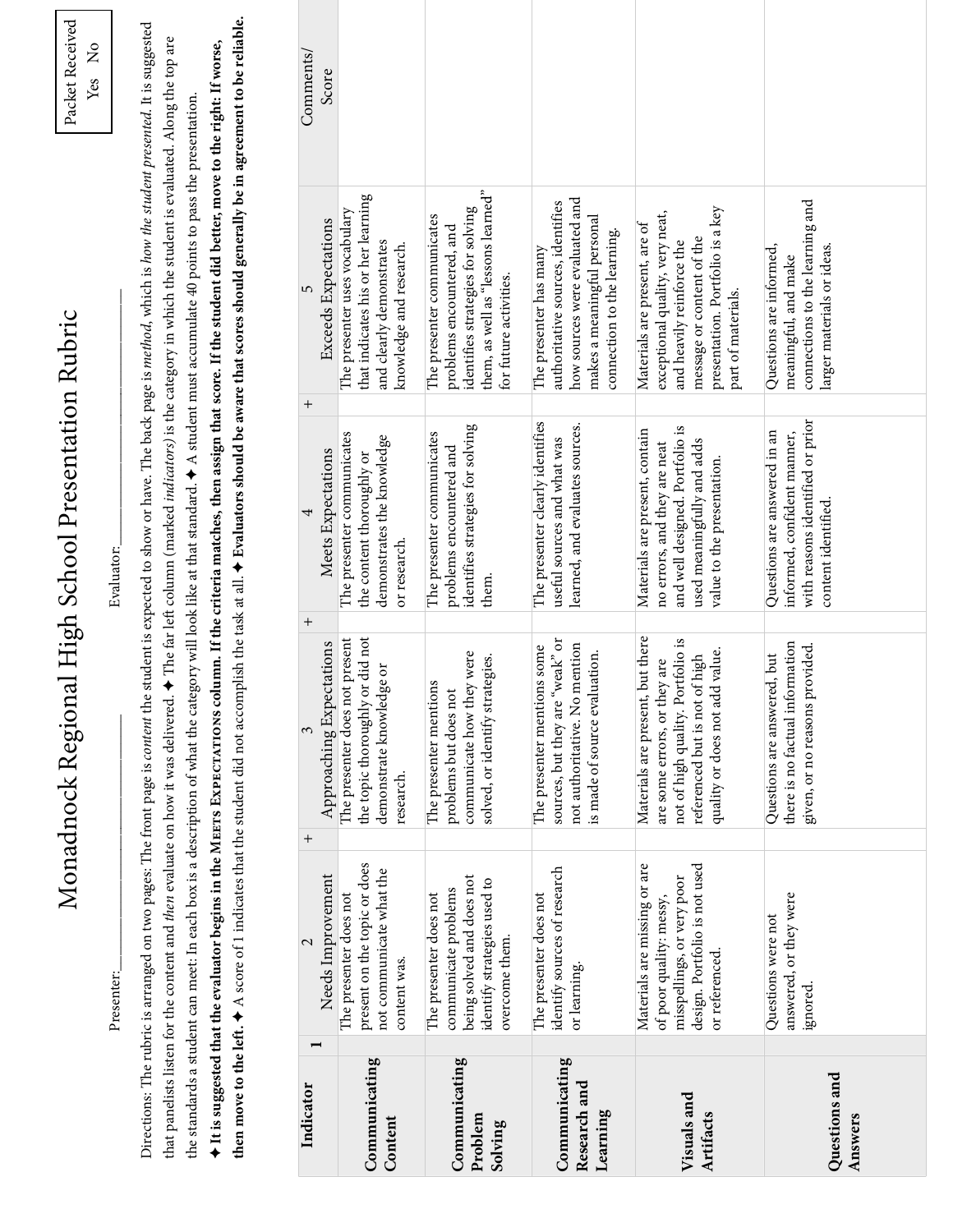| Comments                            |                                                                                                                                                                                                                              |                                                                                                                                              |                                                                                                                                                                          |                                                                                                                                                                                               |                                                                                                                                                                                     |
|-------------------------------------|------------------------------------------------------------------------------------------------------------------------------------------------------------------------------------------------------------------------------|----------------------------------------------------------------------------------------------------------------------------------------------|--------------------------------------------------------------------------------------------------------------------------------------------------------------------------|-----------------------------------------------------------------------------------------------------------------------------------------------------------------------------------------------|-------------------------------------------------------------------------------------------------------------------------------------------------------------------------------------|
| Exceeds Expectations<br>5<br>$^{+}$ | introduction and introduces the<br>strongly aids the audience in<br>understanding the material.<br>material to an over-arching<br>theme or primary idea that<br>The presenter has a clear                                    | answers "what is next?" and asks<br>for questions from the audience.<br>presentation with "flourish",<br>The presenter ends the              | Clothing is above and beyond: $A$<br>professional dress. Presenter is<br>suit/tie, skirt/dress or other<br>also calm and "in charge."<br>appropriate business or         | Eye contact, body language, and<br>highlight key points and ideas,<br>and a high level of interest is<br>speaking style are used to<br>kept.                                                  | importance, a good pace is kept,<br>Timing of sections makes sense<br>and the presentation never<br>$(17-20 \text{ minutes})$<br>"drags" or feels rushed.<br>proportionate to their |
| Meets Expectations<br>$\, +$        | topic. The presenter provides<br>motivation for choosing the<br>introduction, including the<br>some concept that aids in<br>audience understanding.<br>The speaker has a clear                                               | questions from the audience.<br>presentation with certainty,<br>thanks the audience for<br>The presenter ends the<br>listening, and asks for | ordinary level of attire. He or<br>present, with clothes that are<br>The presenter is dressed to<br>neat, clean, and above an<br>she appears calm and<br>organized.      | Eye contact is present, and the<br>presenter is clear and allows<br>communication style of the<br>the audience to engage and<br>understand the material.                                      | The timing of the presentation<br>sections have an appropriate<br>meets requirements, and the<br>amount of time devoted to<br>$(15-16 \text{ minutes})$<br>them                     |
| Approaching Expectations<br>3       | clear introduction or does not<br>The presenter does not have a<br>arching idea or concept to aid<br>audience understanding, or it<br>mention why he or she chose<br>the topic. There is no over-<br>is unclear or confused. | but it is uncertain and does not<br>The presenter has a conclusion<br>call for questions from the<br>audience.                               | dressed appropriately, with no<br>nervous<br><sub>t</sub> and<br>holes or rips in clothing.<br>The presenter is neat<br>Demeanor might be<br>or non-serious.             | language<br>communication is unclear or<br>such as reading directly from<br>does not engage the listener,<br>might detract from the<br>Eye contact or body<br>presentation, or<br>notes.      | over-long or still too short to<br>The presentation is either<br>show the content of the<br>$(10-14 \text{ minutes})$<br>presentation.                                              |
| $\overline{+}$<br>Needs Improvement | There is no over-arching idea<br>introduce his or her name or<br>or concept to aid audience<br>directly into the project.<br>The presenter does not<br>the topic and launches<br>understanding.                              | The presenter does not have<br>and ends by trailing off with<br>any sort of real conclusion<br>a vague statement.                            | inappropriate clothing. Does<br>The presenter is not dressed<br>seriously or is incapable of<br>neatly or well, with rips or<br>not take the presentation<br>presenting. | Communication is garbled,<br>Eye contact is missing or is<br>speaker's own actions, i.e.,<br>laughter during speaking.<br>used to distract from the<br>or interrupted by the<br>presentation. | approach the time, and is far<br>The presentation does not<br>too short to communicate<br>$(7-9$ minutes)<br>anything meaningful                                                    |
| Indicators                          | Introduction                                                                                                                                                                                                                 | Conclusion                                                                                                                                   | Appearance and<br>demeanor                                                                                                                                               | Communication<br>Style and Eye<br>Contact.                                                                                                                                                    | Time                                                                                                                                                                                |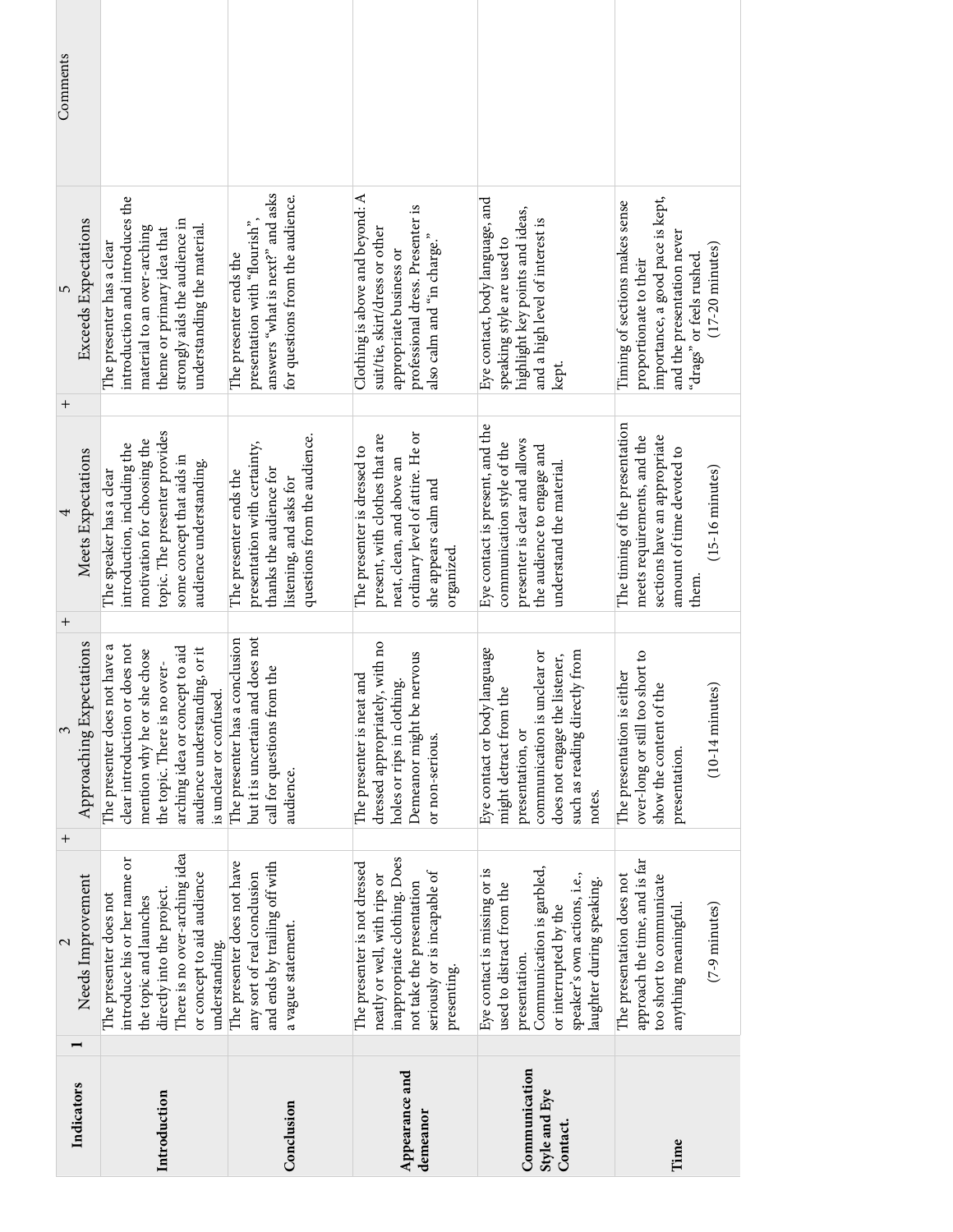Student:  $\begin{minipage}{.4\linewidth} \textbf{Fvaluator}\textbf{.}\end{minipage}$ Student:\_

Evaluator:

MLA Research Paper Rubric Grade 9-12 MLA Research Paper Rubric Grade 9-12

| the structure and content<br>Approaching Expectations<br>$\tilde{3}$<br>Introduction previews<br>of the paper.<br>$^{+}$<br>Introduction does not establish the<br>importance of the topic or create<br>Needs Improvement<br>N/A                                                                                                                                                                                                                                                                               |  |                           | $^{+}$<br>Introduction hooks reader's attention, establishes<br>importance of the topic, and previews the<br>Meets Expectations<br>$^{+}$                                                                                                                                              | interest through strong descriptive language<br>Introduction establishes importance and<br>Exceeds Expectations                                                                       | Comments |
|----------------------------------------------------------------------------------------------------------------------------------------------------------------------------------------------------------------------------------------------------------------------------------------------------------------------------------------------------------------------------------------------------------------------------------------------------------------------------------------------------------------|--|---------------------------|----------------------------------------------------------------------------------------------------------------------------------------------------------------------------------------------------------------------------------------------------------------------------------------|---------------------------------------------------------------------------------------------------------------------------------------------------------------------------------------|----------|
| Weaker or flawed thesis with no previewing of<br>with clear lead-ins and explanations, but does<br>Some quotations are integrated into the paper<br>not paraphrase or does not use quotes.<br>ideas.<br>Quotations are not clearly explained<br>interest because of weak vocabulary,<br>Weaker or flawed thesis with no<br>lack of description or details.<br>before or after quotation.<br>previewing of ideas.                                                                                               |  |                           | Most quotations, summaries, and paraphrases are<br>integrated into the paper with clear lead-ins and<br>explanations to create an "evidence sandwich".<br>Thesis makes a point proved throughout the<br>structure and content of the paper.<br>paper.                                  | Thesis is clear and thought provoking and is<br>All quotations have clear leads-ins and<br>proven throughout the paper.<br>and examples.<br>explanations.                             |          |
| MLA Works Cited page is present, formatted<br>Some sources are not used or cited.<br>Little variety of sources<br>properly, but has errors<br>Variety and number of sources (4 or<br>Most sources are not used or cited.<br>Missing or improperly formatted<br>MLA Works Cited Page.<br>fewer) is lacking.                                                                                                                                                                                                     |  | (6 and one type) is used. | MLA Works Cited page is present, formatted<br>Good variety of sources (8 sources and three<br>All sources are used and cited.<br>properly, but has 1-2 errors.<br>types) is used.                                                                                                      | MLA Works Cited page is present, formatted<br>Excellent variety of sources (10 and five<br>All sources are used and cited.<br>properly, and has no errors.<br>types) is used.         |          |
| Citations are from the internet, but from named<br>or known sources. There are no anonymous<br>sources.<br>sources, but no primary<br>websites, encyclopedias, or non peer-<br>reviewed sources. Anonymous<br>Citations are from unreliable<br>websites are present.                                                                                                                                                                                                                                           |  |                           | Citations are reliable, (peer-reviewed, internet<br>evidence elicited from original and secondary<br>databases, multiple corroboration). There is<br>sources.                                                                                                                          | journals and corroborated source). There are<br>Citations are reliable (from peer-reviewed<br>multiple sources for information, elicited<br>from primary and secondary sources.       |          |
| are present and used consistently, but lack topic<br>Paragraphs and other organizational structures<br>Conclusion is present, evaluates the thesis but<br>Transition between sections are present, but<br>sentences or other organizational elements.<br>does not extend ideas or connect to other<br>repetitive or awkward.<br>concepts.<br>Paragraphs and other organizational<br>Conclusion does not address the<br>No transition between sections.<br>thesis or does not exist.<br>structures are lacking. |  |                           | Paragraphs and other organizational structures are<br>Conclusion is present, evaluates the thesis, extends<br>Transition between sections are present, and vary<br>to other ideas and connects to other concepts.<br>to create and maintain "flow." $\,$<br>present and properly used. | and elaborates on the original idea presented.<br>makes a call to further action and evaluates<br>conclusion effectively evaluates the thesis,<br>All of "meets expectations" and the |          |
| MLA format is mostly correct for heading, title,<br>pagination, margins, spacing, font, and print<br>size.<br>MLA format is not present or there<br>are many errors.                                                                                                                                                                                                                                                                                                                                           |  |                           | pagination, margins, spacing, font, and print size<br>MLA format is correct for heading, title,<br>with only one or two minor errors.                                                                                                                                                  | pagination, margins, spacing, font, and print<br>size.<br>MLA format is correct for heading, title,                                                                                   |          |